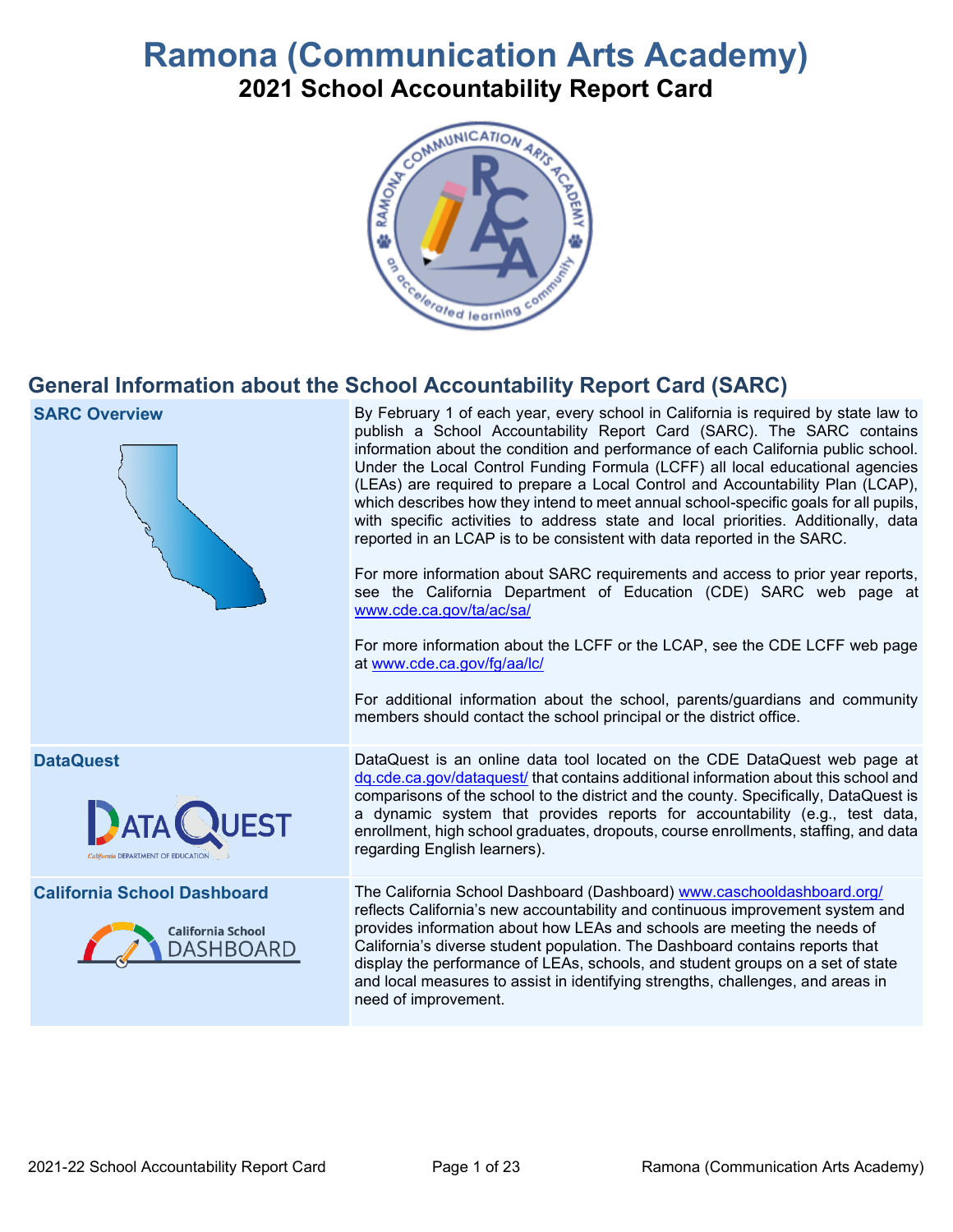**Internet Access** Internet access is available at public libraries and other locations that are publicly accessible (e.g., the California State Library). Access to the Internet at libraries and public locations is generally provided on a first-come, first-served basis. Other use restrictions may include the hours of operation, the length of time that a workstation may be used (depending on availability), the types of software programs available on a workstation, and the ability to print documents.

### **2021-22 School Contact Information**

| <b>School Name</b>                       | Ramona (Communication Arts Academy) |  |  |  |  |
|------------------------------------------|-------------------------------------|--|--|--|--|
| <b>Street</b>                            | 4225 Howard Street                  |  |  |  |  |
| City, State, Zip                         | Montclair                           |  |  |  |  |
| <b>Phone Number</b>                      | 909-627-3411                        |  |  |  |  |
| <b>Principal</b>                         | Lindsay Gallagher                   |  |  |  |  |
| <b>Email Address</b>                     | lindsay.gallagher@omsd.net          |  |  |  |  |
| <b>School Website</b>                    | omsd.net/ramona                     |  |  |  |  |
| <b>County-District-School (CDS) Code</b> | 36678196036388                      |  |  |  |  |

#### **2021-22 District Contact Information**

| <b>District Name</b>            | Ontario-Montclair School District |  |  |  |
|---------------------------------|-----------------------------------|--|--|--|
| <b>Phone Number</b>             | $(909)$ 459-2500                  |  |  |  |
| Superintendent                  | Dr. James Q. Hammond              |  |  |  |
| <b>Email Address</b>            | info@omsd.net                     |  |  |  |
| <b>District Website Address</b> | https://www.omsd.net              |  |  |  |

#### **2021-22 School Overview**

Ramona (Communication Arts Academy) is located in the southwest corner of the Ontario-Montclair School District. Ramona serves approximately 668 students in grades Pre-K through 6. The school's attendance area includes southwest Montclair and portions of eastern Pomona. Ramona holds high expectations for all of its students and has achieved success through its commitment to an exemplary instructional program, a system of coordinated interventions through the dedication of Ramona's staff members and families. Ramona Academy prides itself on providing students with a solid, early educational foundation with its four-state preschools including one inclusion class, one transitional kindergarten class, and four regular education kindergarten classrooms. Our mission at Ramona (Communication Arts Academy) is to motivate, inspire and empower students by promoting exceptional communication skills. Through collaboration, communication, and differentiation, we establish a philosophy of high expectations so that the learning community thrives. Our goal is that all Ramona students, including all subgroups (English Learners, students with disabilities, Foster Youth, socioeconomically disadvantaged, gifted and talented students, Hispanic, White, and African-American students) reach or exceed grade-level expectations in English Language Arts, Mathematics, Science, and Social Studies by increasing each year by five percent on California's statewide student assessment system. Student academic progress is monitored throughout the school year using interim assessments in English Language Arts and Mathematics. Data received from these assessments are carefully analyzed by grade level teams and the support staff, and decisions are made to positively impact student achievement. Major program initiatives include "School-wide" Title I, GATE, Special Education, PBIS, MTSS, and participation in the Montclair Community Collaborative. Ramona has other special-purpose funding which is used for a wide variety of projects to support instructional programs, staff development, and other school improvement efforts. Ramona is designated as an Accelerated Learning Academy. This entails an accelerated learning community that offers a specialty in the area of the communication arts and self-contained GATE classes in fifth and sixth grades. Identified GATE teachers receive training in methodologies specific to the needs of GATE students, and students are challenged through a differentiated curriculum. Many opportunities exist for students to refine their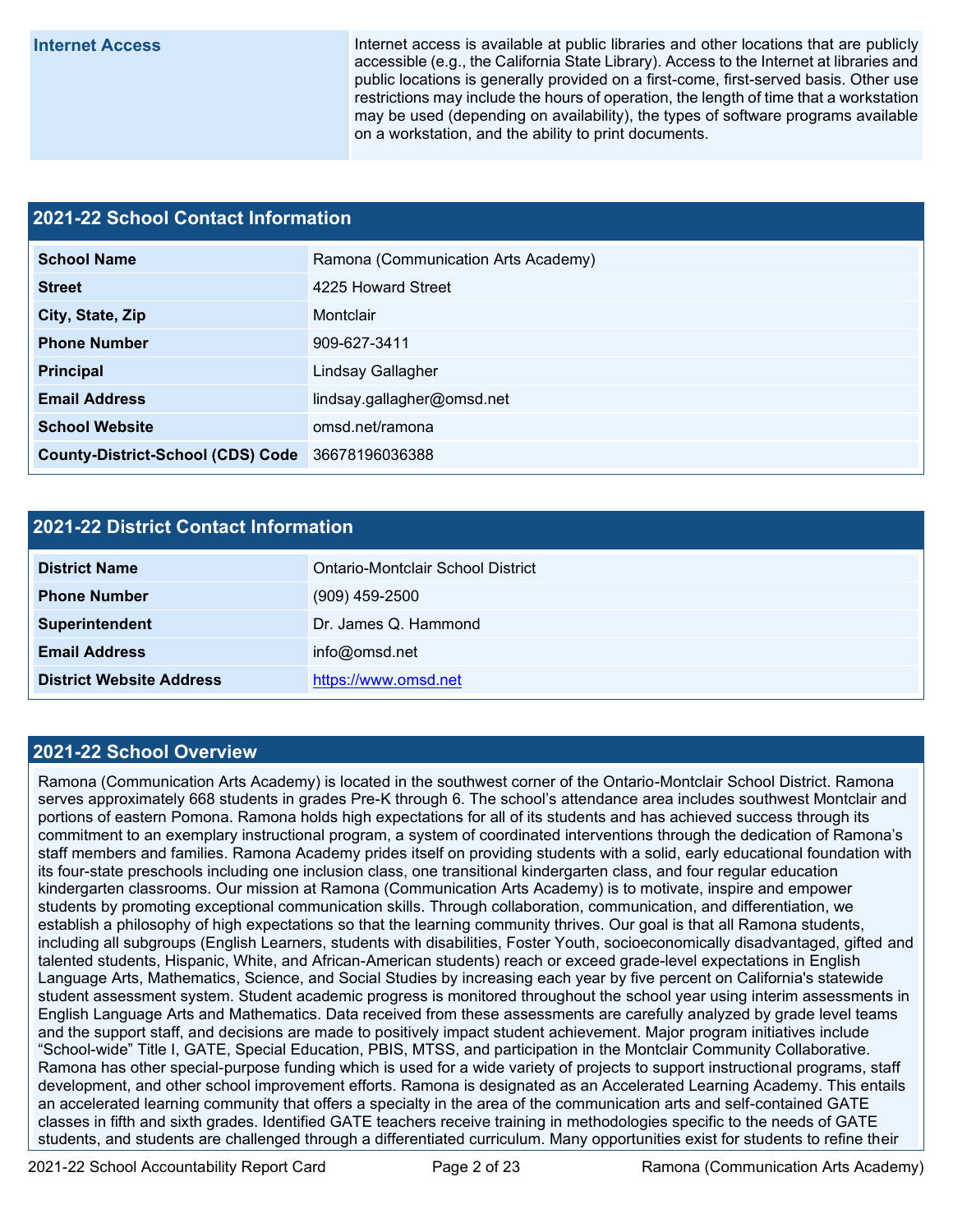#### **2021-22 School Overview**

communication skills including a student-centered learning approach, engagement learning opportunities that provide students with the tools to participate in academic discourse. Additionally, students use Chromebooks, iPads, blogging, pen-pals, classroom presentations, an annual talent show, and a Writing Gala to exhibit and celebrate student work. During the 2019- 2020 school year, Ramona earned the California Distinguished School Award. During the 2019-2020 and 2020-2021 school year, Ramona earned the California PBIS Platinum Award.

## **About this School**

## **2020-21 Student Enrollment by Grade Level**

| <b>Grade Level</b>      | <b>Number of Students</b> |
|-------------------------|---------------------------|
| Kindergarten            | 103                       |
| Grade 1                 | 95                        |
| Grade 2                 | 90                        |
| Grade 3                 | 91                        |
| Grade 4                 | 107                       |
| Grade 5                 | 102                       |
| Grade 6                 | 92                        |
| <b>Total Enrollment</b> | 680                       |

## **2020-21 Student Enrollment by Student Group**

| <b>Percent of Total Enrollment</b> |
|------------------------------------|
| 50.7                               |
| 49.3                               |
| 0.7                                |
| 1.2                                |
| 0.7                                |
| 0.6                                |
| 95.1                               |
| 1.6                                |
| 25.9                               |
| 2.6                                |
| 4.7                                |
| 91.5                               |
| 6.9                                |
|                                    |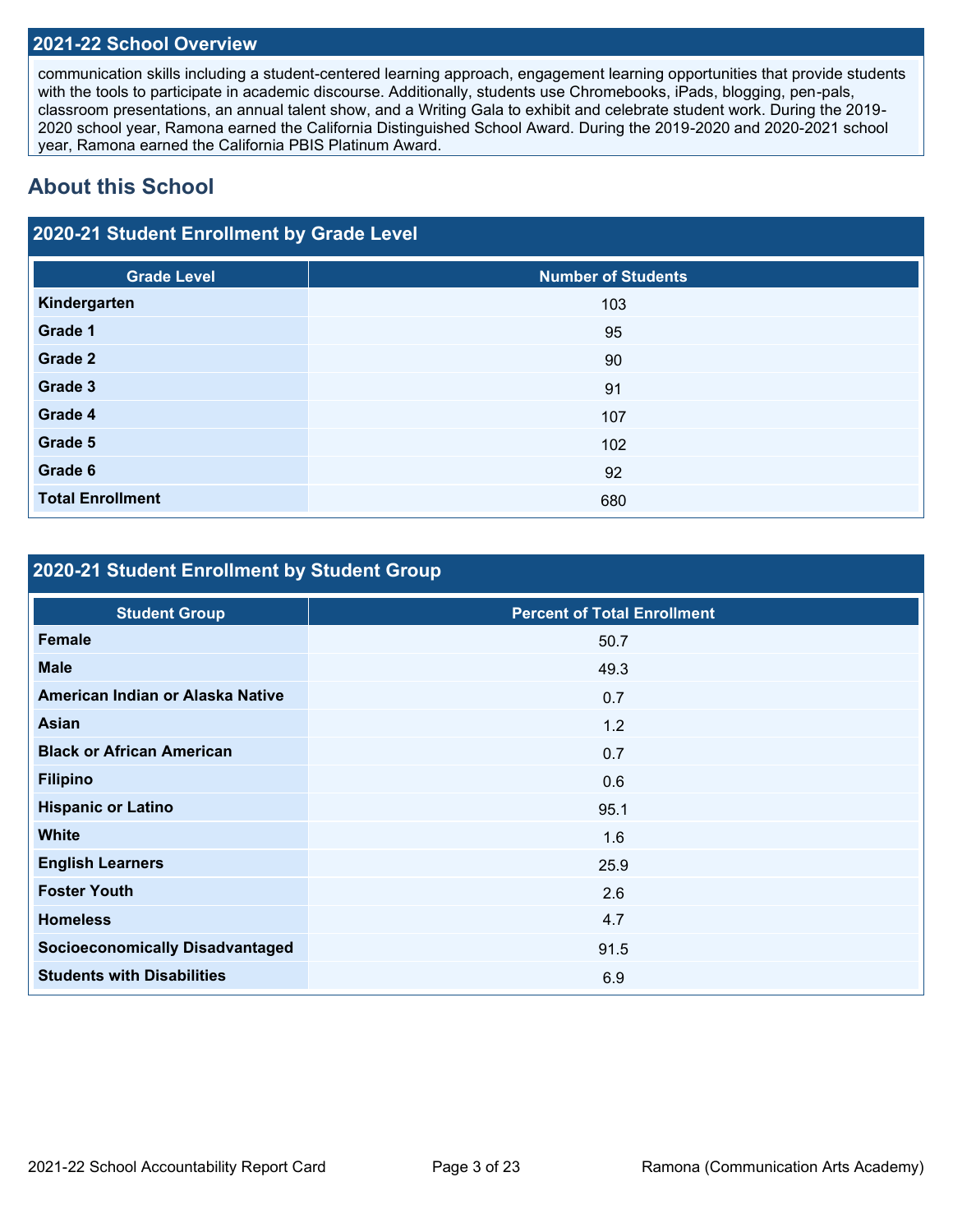## **A. Conditions of Learning State Priority: Basic**

The SARC provides the following information relevant to the State priority: Basic (Priority 1):

- Degree to which teachers are appropriately assigned and fully credentialed in the subject area and for the pupils they are teaching;
	- Pupils have access to standards-aligned instructional materials; and
- School facilities are maintained in good repair

Note: For more information refer to the Updated Teacher Equity Definitions web page at<https://www.cde.ca.gov/pd/ee/teacherequitydefinitions.asp>

#### **2019-20 Teacher Preparation and Placement**

| <b>Authorization/Assignment</b>                                                                 | 2019-20 |
|-------------------------------------------------------------------------------------------------|---------|
| Fully (Preliminary or Clear) Credentialed for Subject and Student Placement (properly assigned) |         |
| Intern Credential Holders Properly Assigned                                                     |         |
| Teachers Without Credentials and Misassignments ("ineffective" under ESSA)                      |         |
| Credentialed Teachers Assigned Out-of-Field ("out-of-field" under ESSA)                         |         |
| <b>Unknown</b>                                                                                  |         |
| <b>Total Teaching Positions</b>                                                                 |         |
|                                                                                                 |         |

Note: The data in this table is based on Full Time Equivalent (FTE) status. One FTE equals one staff member working full time; one FTE could also represent two staff members who each work 50 percent of full time. Additionally, an assignment is defined as a position that an educator is assigned to based on setting, subject, and grade level. An authorization is defined as the services that an educator is authorized to provide to students.

### **2019-20 Teachers Without Credentials and Misassignments (considered "ineffective" under ESSA)**

| <b>Authorization/Assignment</b>                              | 2019-20 |
|--------------------------------------------------------------|---------|
| <b>Permits and Waivers</b>                                   |         |
| <b>Misassignments</b>                                        |         |
| <b>Vacant Positions</b>                                      |         |
| <b>Total Teachers Without Credentials and Misassignments</b> |         |

### **2019-20 Credentialed Teachers Assigned Out-of-Field (considered "out-of-field" under ESSA)**

| <b>Indicator</b>                                       | 2019-20 |
|--------------------------------------------------------|---------|
| Credentialed Teachers Authorized on a Permit or Waiver |         |
| <b>Local Assignment Options</b>                        |         |
| <b>Total Out-of-Field Teachers</b>                     |         |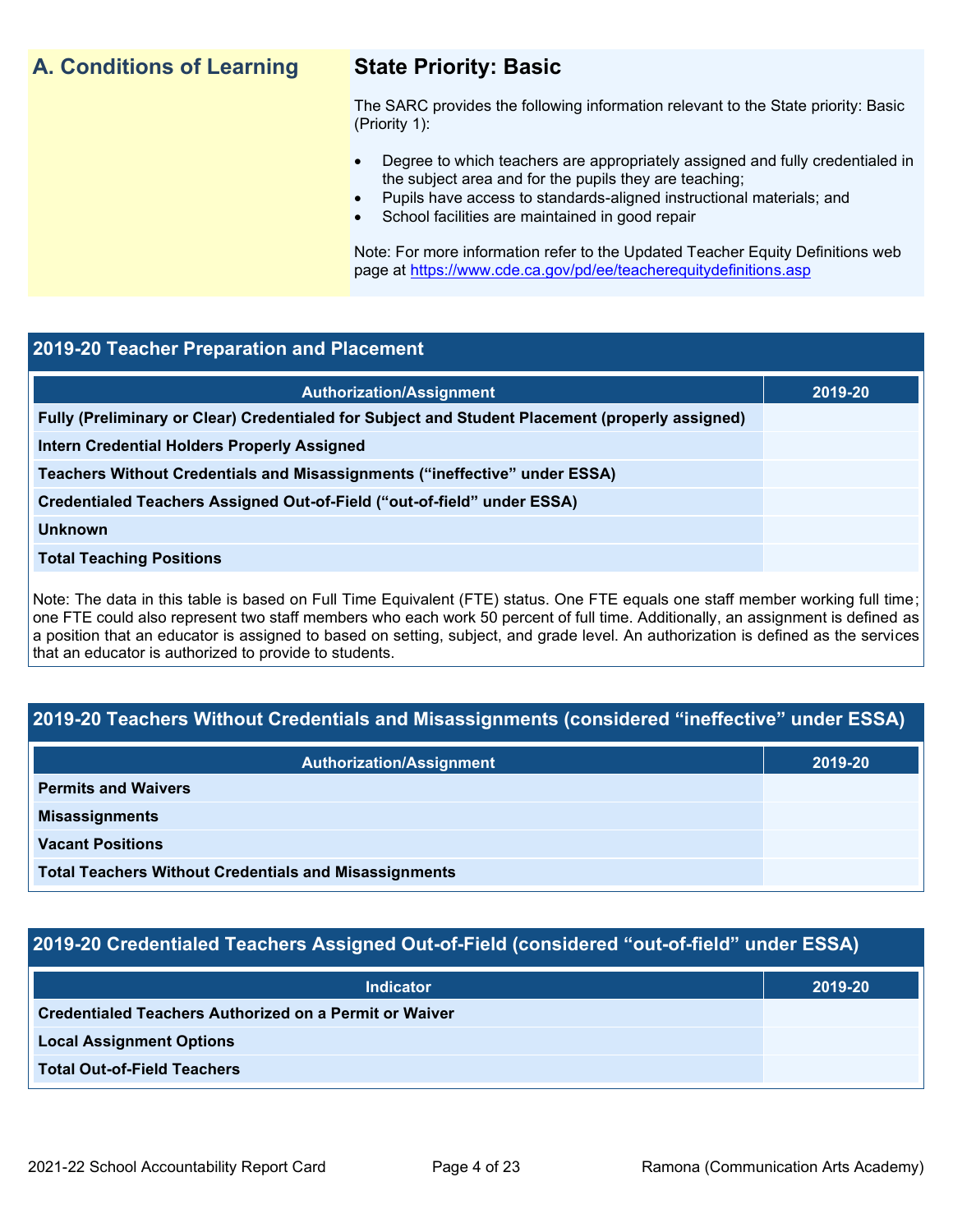## **2019-20 Class Assignments**

| <b>Indicator</b>                                                                                                                                    | 2019-20 |
|-----------------------------------------------------------------------------------------------------------------------------------------------------|---------|
| <b>Misassignments for English Learners</b><br>(a percentage of all the classes with English learners taught by teachers that are misassigned)       |         |
| No credential, permit or authorization to teach<br>(a percentage of all the classes taught by teachers with no record of an authorization to teach) |         |

## **2021-22 Quality, Currency, Availability of Textbooks and Other Instructional Materials**

**Year and month in which the data were collected August 2019** August 2019

| <b>Subject</b>                | Textbooks and Other Instructional Materials/year of<br><b>Adoption</b>                                                                                                                                                                                                                                                                                                                                                                                                               | <b>From</b><br><b>Most</b><br><b>Recent</b><br><b>Adoption</b> | <b>Percent</b><br><b>Students</b><br><b>Lacking Own</b><br><b>Assigned</b><br>Copy |
|-------------------------------|--------------------------------------------------------------------------------------------------------------------------------------------------------------------------------------------------------------------------------------------------------------------------------------------------------------------------------------------------------------------------------------------------------------------------------------------------------------------------------------|----------------------------------------------------------------|------------------------------------------------------------------------------------|
| <b>Reading/Language Arts</b>  | TK Big Day (Houghton-Mifflin-Harcourt) - Adopted 2016<br>K-6 Wonders (McGraw-Hill) - Adopted 2016                                                                                                                                                                                                                                                                                                                                                                                    | Yes                                                            | 0%                                                                                 |
| <b>Mathematics</b>            | TK-8 - Eureka Math (Great Minds)- Adopted 2015* and then<br>in 2018* for Dual Immersion program.<br>K-8 mathematics materials were selected by OMSD<br>stakeholders to adopt due to the level of rigor of the program<br>and a strong alignment with the California State Standards.<br>*TK mathematics materials are from the most recent local<br>adoption.<br>Integrated Math, High School Credit Course, Houghton Mifflin<br>Harcourt, Integrated Math I, 2015 adopted May, 2020 | <b>No</b>                                                      | 0%                                                                                 |
| <b>Science</b>                | TK- Big Day Houghton-Mifflin- Adopted 2016<br>K-5 California Inspire Science (McGraw Hill) - Adopted 2019<br>6-8 California Inspire Science-Preferred Integrated (McGraw<br>Hill) - Adopted 2019                                                                                                                                                                                                                                                                                     | Yes                                                            | 0%                                                                                 |
| <b>History-Social Science</b> | TK Big Day (Houghton-Mifflin-Harcourt) - Adopted 2016<br>K-5 California Vistas (Macmillan/McGraw-Hill) - Adopted<br>2006*<br>6-8 My World Interactive (Pearson) - Adopted 2018<br>*K-5 History/Social Science materials are not from the most<br>recent state adoption; however, the district has determined<br>through local review that the materials are still aligned to<br>current state standards.                                                                             | Yes                                                            | $0\%$                                                                              |
| <b>Foreign Language</b>       | *Spanish II S, High School Credit Course, Vista, Imagina, 4th<br>Edition, adopted May 2020 - *Not from the most recent state<br>adoption.<br>Spanish for Native Speakers, McDougal Littel, Tu Mundo,<br>2008, adopted July 2008<br>Beginning Spanish, Prentice Hall, Realidades, 2008, adopted<br><b>July 2008</b>                                                                                                                                                                   | Yes                                                            | 0%                                                                                 |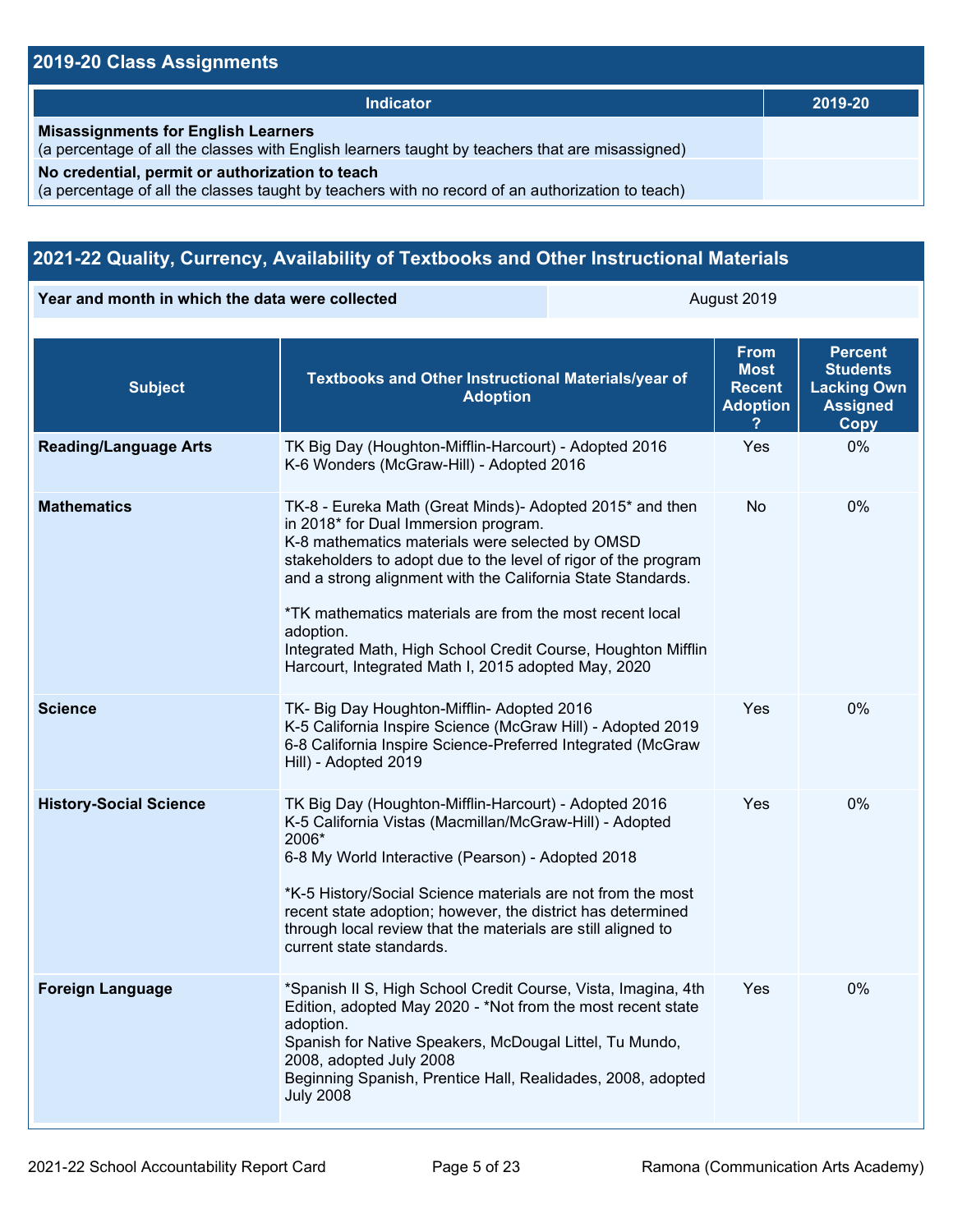| <b>Health</b>                     | K-8 Focus on You (Charles Merrill Publishing) - Adopted<br>1984                                                                                                                                                                                  | No  | 0% |
|-----------------------------------|--------------------------------------------------------------------------------------------------------------------------------------------------------------------------------------------------------------------------------------------------|-----|----|
| <b>Visual and Performing Arts</b> | TK-6 Theatre Arts Connection (SRA/McGraw-Hill) - Adopted<br>2008<br>TK-6 Art Connection (SRA/McGraw-Hill) - Adopted 2008<br>TK-8 CA Spotlight on Music (McGraw-Hill) - Adopted 2008<br>6-8 Middle School Art Series (McGraw-Hill) - Adopted 2008 | Yes | 0% |

#### **School Facility Conditions and Planned Improvements**

Ramona (Communication Arts Academy) was opened in 1968 as OMSD's 33rd facility. The permanent school facility includes 2 kindergarten rooms, 20 regular classrooms, an administration building with a staff room, a library, 4 small ancillary rooms, and a Multi-Purpose Room. As a result of past growth in enrollment, the school now has a total of 11 portables on-site in addition to the twenty-two original full-sized classrooms. Ramona (Communication Arts Academy) features a large campus with ample playground facilities including substantial grass and blacktop areas. The upper-grade playground has a safety-compliant play apparatus with wood-fiber fill. Several years ago a new Pre-kinder/Kinder playground was replaced providing a new safety play apparatus. The school strives to keep the campus clean, safe, and well-maintained at all times. A periodic review of cleaning schedules and methods allows the custodial staff to place priority on cleaning classrooms and removing rocks, glass, and debris from play areas in a timely manner without neglecting other duties. Any graffiti that is found is removed immediately. The school has implemented a clean restroom policy, which includes regular visual checks and frequent cleaning.

All restrooms are thoroughly cleaned daily and 100% of the toilets are functioning. Students are regularly reminded that they are expected to respect and care for school property. Expectations for restroom use are posted outside of the restroom facilities. The district participates in the State School Deferred Maintenance Program, which provides state matching funds to assist school districts with expenditures for major repair or replacement of existing school building components. Typically, this includes roofing, plumbing, heating, air conditioning, electrical systems, interior/exterior painting, and floor systems. Each year the district makes the maximum district match required by the State to fully participate in the deferred maintenance program.

During the 2007-2008 school year, Ramona saw the completion of construction of the new multi-purpose building. Electrical service upgrades and a complete modernization were completed in June 2008. Telephone and internet connections are available in every classroom, and the district has installed wireless internet connections accessible throughout the entire school site. All classrooms are equipped with SmartBoards, computers, and printers. A perimeter fence controls access to the school to ensure the safety of both staff and students. Future improvement plans have been prepared and are regularly reviewed and updated to ensure they remain in compliance with state and local regulations and they will be of the greatest benefit to the school when implemented.

To promote safety, Ramona is a closed campus; gates are closed during the school day and visitors must enter through the main office to sign in at the front desk prior to entering the school premises. Visitors must present their California ID badges and staff must present their district badges through our RAPTOR system. Signage has been placed at all gates directing visitors to check-in at the office. All staff members have been provided with district ID badges. Ramona offers student supervision before school, during school, and after school. Supervision in the mornings is done by the administrative team, support team, and proctors. Recess duty supervision is offered by the administration team, teachers, and proctors. Adult proctors supervise lunch and lunch recess. After-school supervision is offered by the administration team, support staff as well as teachers.

In 2010-2011 Ramona had two thin-book laptop carts formatted for student use and purchased two additional carts in 2011- 2012. During the 2013-2014 school year, Ramona implemented an iPad pilot program in both primary and upper-grade classrooms in addition to approximately seven iPads for staff use. Additionally, Ramona was provided with laptops in a portable cart to assist the school in piloting Smarter Balance assessments for students in grades 3-6. Over the last few years, additional technology has been purchased. Currently, the technological device ratio for students in grades TK-6 is 1:1.

Ontario-Montclair School District maintenance staff ensures that the repairs necessary to keep the school in good repair and working order are completed in a timely manner. A work order process is used to ensure efficient service and that emergency repairs are given the highest priority.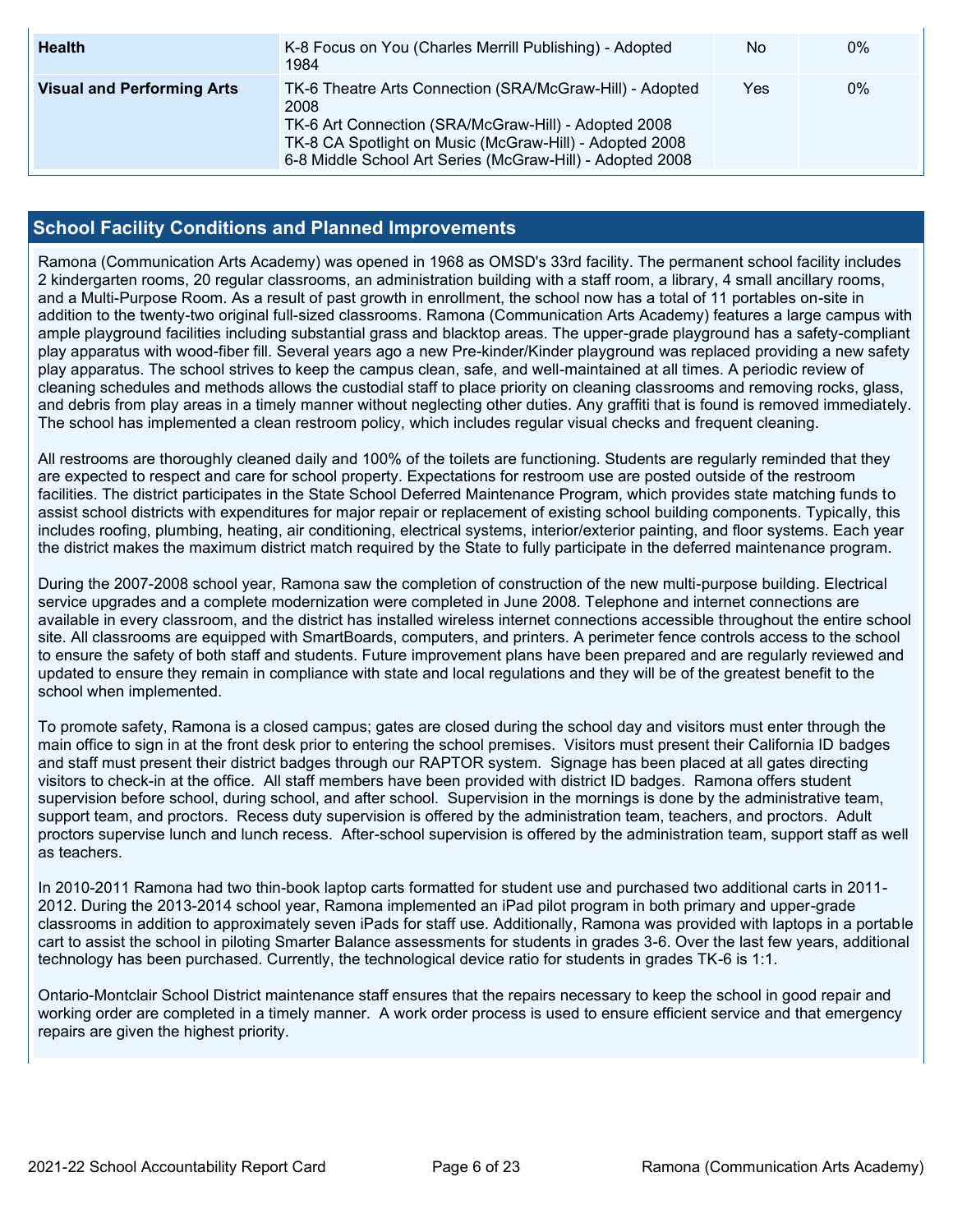#### **School Facility Conditions and Planned Improvements**

The Ontario-Montclair School District takes great efforts to ensure that all schools are clean, safe, and functional. To assist in this effort, the Ontario-Montclair School District uses a facility survey instrument developed by the State of California OPSC. The results of this survey are available at the school office or Ontario-Montclair School District office. The LEA governing board has adopted cleaning standards for all schools in the Ontario-Montclair School District. A summary of these standards is available at the school office or at the Ontario-Montclair School District office. The principal works daily with the custodial staff to develop cleaning schedules to ensure a clean and safe school.

OMSD participates in the state's School Deferred Maintenance Program, which provides state matching funds in order to assist schools with the expenditures for major repairs and upgrades. Typically, this includes the following: roofing, plumbing, heating, air conditioning, electrical systems, interior or exterior painting, floor, and carpeting. Each year the district matches the required allotment set by the state in order to participate in the deferred maintenance program.

Ramona was not required to have William's inspection this year. The most recent visit by the Ontario-Montclair School District was on January 13, 2020. The school received an overall rating of Good at 97.14%. Ramona is proud to have met the expectations of the evaluation in all areas.

| Year and month of the most recent FIT report                           |                     |      | January 2020             |                                                  |
|------------------------------------------------------------------------|---------------------|------|--------------------------|--------------------------------------------------|
| <b>System Inspected</b>                                                | <b>Rate</b><br>Good | Fair | <b>Rate Rate</b><br>Poor | <b>Repair Needed and Action Taken or Planned</b> |
| <b>Systems:</b><br>Gas Leaks, Mechanical/HVAC, Sewer                   |                     |      |                          |                                                  |
| Interior:<br><b>Interior Surfaces</b>                                  |                     |      |                          |                                                  |
| <b>Cleanliness:</b><br>Overall Cleanliness, Pest/Vermin Infestation    |                     |      |                          |                                                  |
| <b>Electrical</b>                                                      |                     |      |                          |                                                  |
| <b>Restrooms/Fountains:</b><br>Restrooms, Sinks/ Fountains             |                     |      |                          |                                                  |
| Safety:<br>Fire Safety, Hazardous Materials                            |                     |      |                          |                                                  |
| Structural:<br><b>Structural Damage, Roofs</b>                         |                     |      |                          |                                                  |
| External:<br>Playground/School Grounds, Windows/<br>Doors/Gates/Fences |                     |      |                          |                                                  |

| <b>Overall Facility Rate</b> |      |      |      |
|------------------------------|------|------|------|
| <b>Exemplary</b>             | Good | Fair | Poor |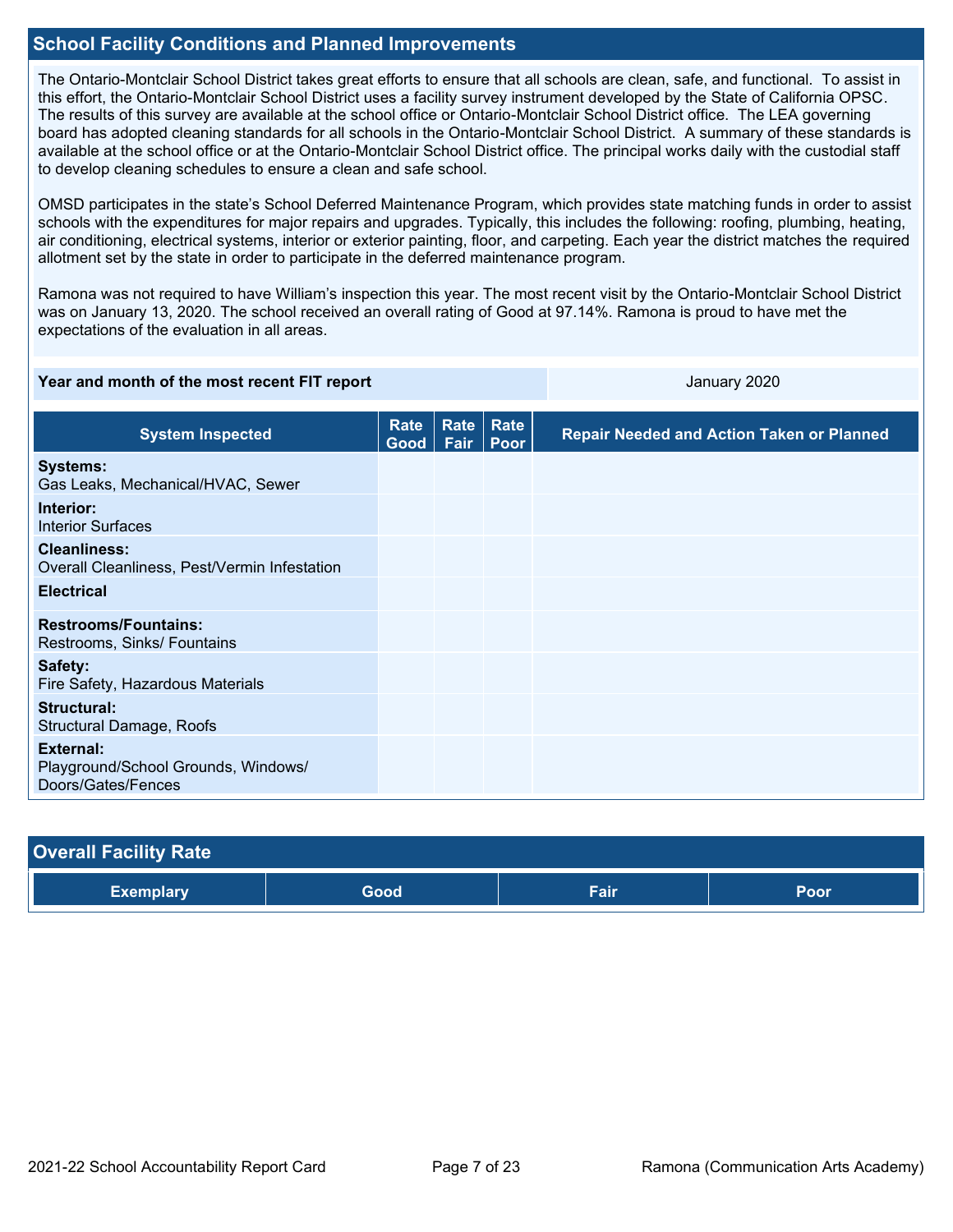## **B. Pupil Outcomes State Priority: Pupil Achievement**

The SARC provides the following information relevant to the State priority: Pupil Achievement (Priority 4):

#### **Statewide Assessments**

(i.e., California Assessment of Student Performance and Progress [CAASPP] System includes the Smarter Balanced Summative Assessments for students in the general education population and the California Alternate Assessments [CAAs] for English language arts/literacy [ELA] and mathematics given in grades three through eight and grade eleven. Only eligible students may participate in the administration of the CAAs. CAAs items are aligned with alternate achievement standards, which are linked with the Common Core State Standards [CCSS] for students with the most significant cognitive disabilities).

The CAASPP System encompasses the following assessments and student participation requirements:

- 1. **Smarter Balanced Summative Assessments and CAAs for ELA** in grades three through eight and grade eleven.
- 2. **Smarter Balanced Summative Assessments and CAAs for mathematics** in grades three through eight and grade eleven.
- 3. **California Science Test (CAST) and CAAs for Science** in grades five, eight, and once in high school (i.e., grade ten, eleven, or twelve).

#### **SARC Reporting in the 2020-2021 School Year Only**

Where the most viable option, LEAs were required to administer the statewide summative assessment in ELA and mathematics. Where a statewide summative assessment was not the most viable option for the LEA (or for one or more gradelevel[s] within the LEA) due to the pandemic, LEAs were allowed to report results from a different assessment that met the criteria established by the State Board of Education (SBE) on March 16, 2021. The assessments were required to be:

- Aligned with CA CCSS for ELA and mathematics;
- Available to students in grades 3 through 8, and grade 11; and
- Uniformly administered across a grade, grade span, school, or district to all eligible students.

#### **Options**

Note that the CAAs could only be administered in-person following health and safety requirements. If it was not viable for the LEA to administer the CAAs in person with health and safety guidelines in place, the LEA was directed to not administer the tests. There were no other assessment options available for the CAAs. Schools administered the Smarter Balanced Summative Assessments for ELA and mathematics, other assessments that meet the SBE criteria, or a combination of both, and they could only choose one of the following:

- Smarter Balanced ELA and mathematics summative assessments;
- Other assessments meeting the SBE criteria; or
- Combination of Smarter Balanced ELA and mathematics summative assessments and other assessments.

The percentage of students who have successfully completed courses that satisfy the requirements for entrance to the University of California and the California State University, or career technical education sequences or programs of study.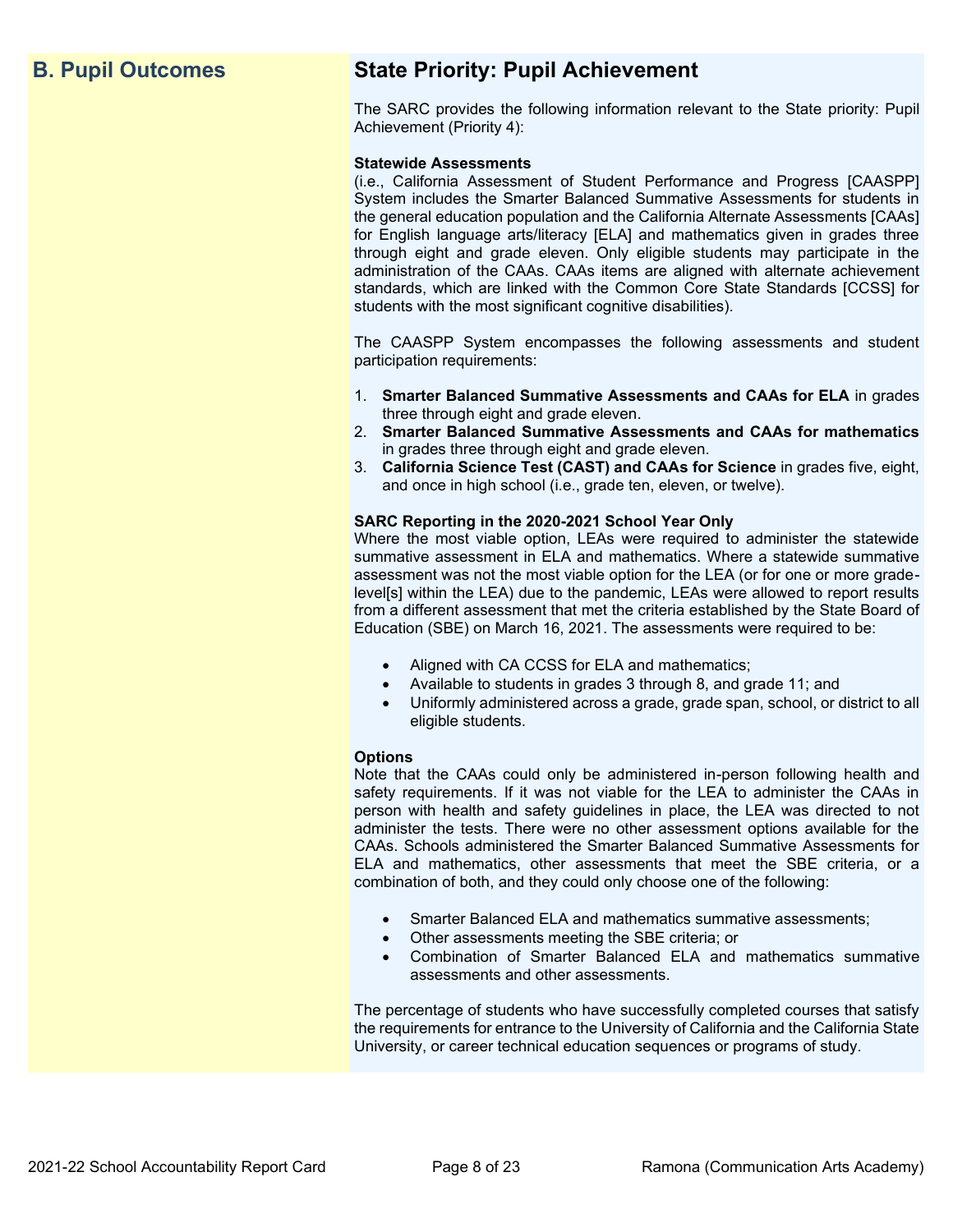#### **Percentage of Students Meeting or Exceeding the State Standard on CAASPP**

This table displays CAASPP test results in ELA and mathematics for all students grades three through eight and grade eleven taking and completing a state-administered assessment.

The 2019-2020 data cells with N/A values indicate that the 2019-2020 data are not available due to the COVID-19 pandemic and resulting summative test suspension. The Executive Order N-30-20 was issued which waived the assessment, accountability, and reporting requirements for the 2019-2020 school year.

The 2020-2021 data cells have N/A values because these data are not comparable to other year data due to the COVID-19 pandemic during the 2020-2021 school year. Where the CAASPP assessments in ELA and/or mathematics is not the most viable option, the LEAs were allowed to administer local assessments. Therefore, the 2020-2021 data between school years for the school, district, state are not an accurate comparison. As such, it is inappropriate to compare results of the 2020-2021 school year to other school years.

| Subject                                                              | <b>School</b><br>2019-20 | <b>School</b><br>2020-21 | <b>District</b><br>2019-20 | <b>District</b><br>2020-21 | <b>State</b><br>2019-20 | <b>State</b><br>2020-21 |
|----------------------------------------------------------------------|--------------------------|--------------------------|----------------------------|----------------------------|-------------------------|-------------------------|
| <b>English Language Arts/Literacy</b><br>$\left($ grades 3-8 and 11) | N/A                      | N/A                      | N/A                        | N/A                        | N/A                     | N/A                     |
| <b>Mathematics</b><br>$(grades 3-8 and 11)$                          | N/A                      | N/A                      | N/A                        | N/A                        | N/A                     | N/A                     |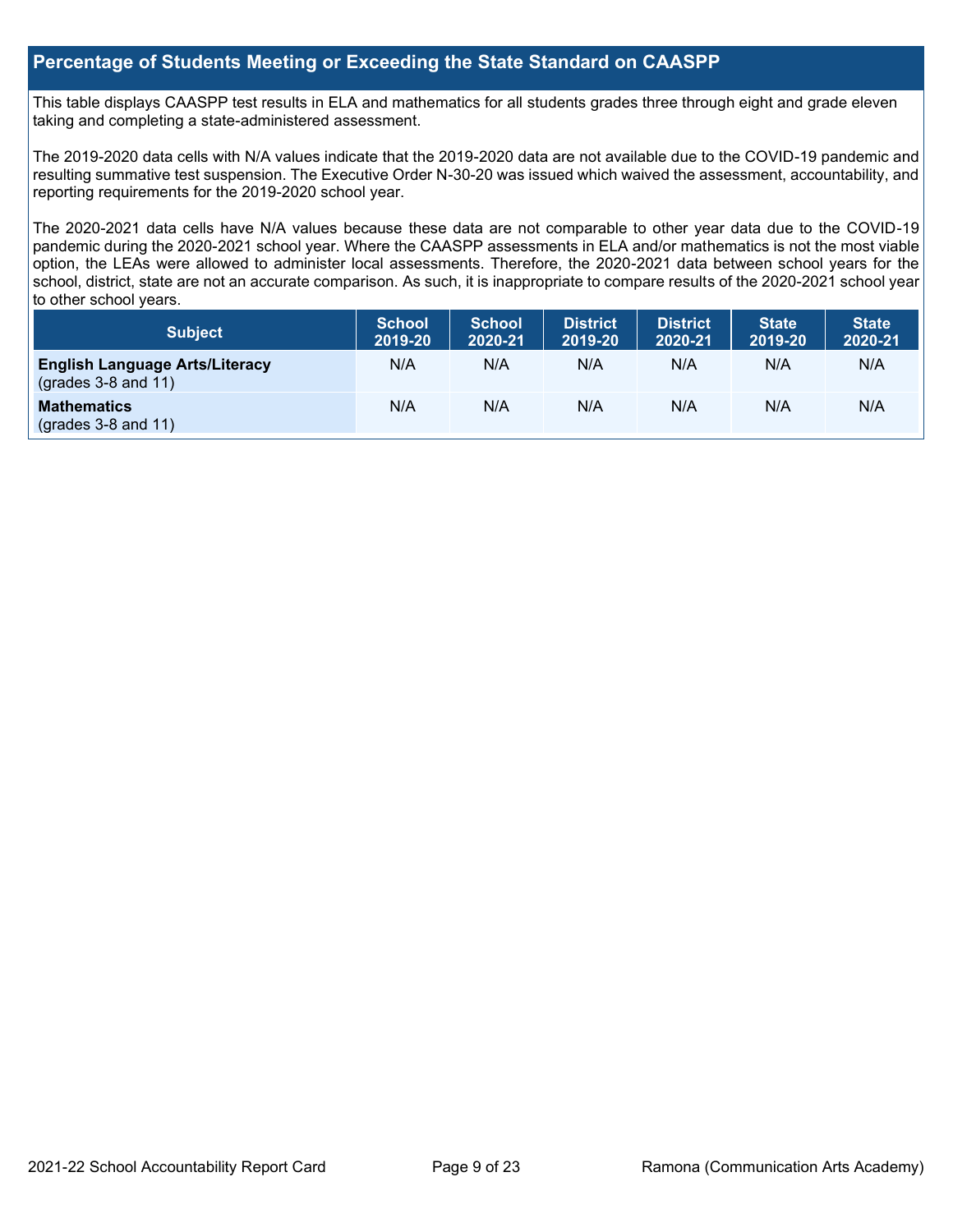### **2020-21 CAASPP Test Results in ELA by Student Group**

This table displays CAASPP test results in ELA by student group for students grades three through eight and grade eleven taking and completing a state-administered assessment. The CDE will populate this table for schools in cases where the school administered the CAASPP assessment. In cases where the school administered a local assessment instead of CAASPP, the CDE will populate this table with "NT" values, meaning this school did not test students using the CAASPP. See the local assessment(s) table for more information.

| <b>CAASPP</b><br><b>Student Groups</b>               | <b>CAASPP</b><br><b>Total</b><br><b>Enrollment</b> | <b>CAASPP</b><br><b>Number</b><br><b>Tested</b> | <b>CAASPP</b><br><b>Percent</b><br><b>Tested</b> | <b>CAASPP</b><br><b>Percent</b><br><b>Not Tested</b> | <b>CAASPP</b><br><b>Percent</b><br><b>Met or</b><br><b>Exceeded</b> |
|------------------------------------------------------|----------------------------------------------------|-------------------------------------------------|--------------------------------------------------|------------------------------------------------------|---------------------------------------------------------------------|
| <b>All Students</b>                                  | 386                                                | <b>NT</b>                                       | <b>NT</b>                                        | <b>NT</b>                                            | <b>NT</b>                                                           |
| <b>Female</b>                                        | 207                                                | <b>NT</b>                                       | <b>NT</b>                                        | <b>NT</b>                                            | <b>NT</b>                                                           |
| <b>Male</b>                                          | 179                                                | <b>NT</b>                                       | <b>NT</b>                                        | <b>NT</b>                                            | <b>NT</b>                                                           |
| American Indian or Alaska Native                     | --                                                 | <b>NT</b>                                       | <b>NT</b>                                        | <b>NT</b>                                            | <b>NT</b>                                                           |
| <b>Asian</b>                                         | --                                                 | <b>NT</b>                                       | <b>NT</b>                                        | <b>NT</b>                                            | <b>NT</b>                                                           |
| <b>Black or African American</b>                     | --                                                 | <b>NT</b>                                       | <b>NT</b>                                        | <b>NT</b>                                            | <b>NT</b>                                                           |
| <b>Filipino</b>                                      | --                                                 | <b>NT</b>                                       | <b>NT</b>                                        | <b>NT</b>                                            | <b>NT</b>                                                           |
| <b>Hispanic or Latino</b>                            | 373                                                | <b>NT</b>                                       | <b>NT</b>                                        | <b>NT</b>                                            | <b>NT</b>                                                           |
| <b>Native Hawaiian or Pacific Islander</b>           | $\mathbf 0$                                        | $\pmb{0}$                                       | 0                                                | $\mathbf 0$                                          | 0                                                                   |
| <b>Two or More Races</b>                             | $\mathbf 0$                                        | $\pmb{0}$                                       | 0                                                | $\mathbf 0$                                          | 0                                                                   |
| <b>White</b>                                         | --                                                 | <b>NT</b>                                       | <b>NT</b>                                        | <b>NT</b>                                            | <b>NT</b>                                                           |
| <b>English Learners</b>                              | 68                                                 | <b>NT</b>                                       | <b>NT</b>                                        | <b>NT</b>                                            | <b>NT</b>                                                           |
| <b>Foster Youth</b>                                  | $\overline{\phantom{a}}$                           | <b>NT</b>                                       | <b>NT</b>                                        | <b>NT</b>                                            | <b>NT</b>                                                           |
| <b>Homeless</b>                                      | 42                                                 | <b>NT</b>                                       | <b>NT</b>                                        | <b>NT</b>                                            | <b>NT</b>                                                           |
| <b>Military</b>                                      | $\mathbf 0$                                        | $\pmb{0}$                                       | 0                                                | $\mathbf 0$                                          | 0                                                                   |
| <b>Socioeconomically Disadvantaged</b>               | 355                                                | <b>NT</b>                                       | <b>NT</b>                                        | <b>NT</b>                                            | <b>NT</b>                                                           |
| <b>Students Receiving Migrant Education Services</b> | $\Omega$                                           | $\mathbf 0$                                     | $\Omega$                                         | $\mathbf{0}$                                         | 0                                                                   |
| <b>Students with Disabilities</b>                    | 33                                                 | <b>NT</b>                                       | <b>NT</b>                                        | <b>NT</b>                                            | <b>NT</b>                                                           |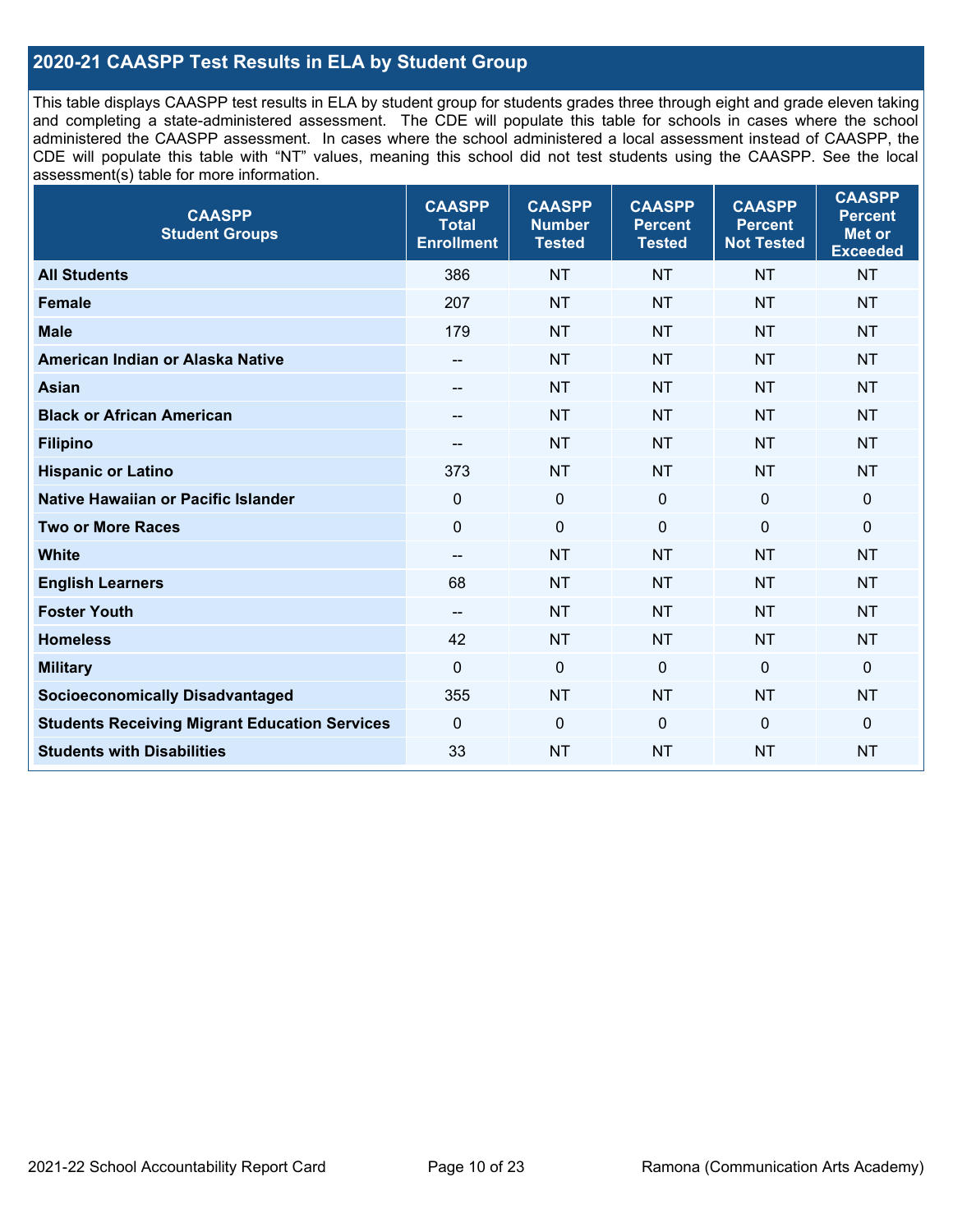### **2020-21 CAASPP Test Results in Math by Student Group**

This table displays CAASPP test results in Math by student group for students grades three through eight and grade eleven taking and completing a state-administered assessment. The CDE will populate this table for schools in cases where the school administered the CAASPP assessment. In cases where the school administered a local assessment instead of CAASPP, the CDE will populate this table with "NT" values, meaning this school did not test students using the CAASPP. See the local assessment(s) table for more information.

| <b>CAASPP</b><br><b>Student Groups</b>               | <b>CAASPP</b><br><b>Total</b><br><b>Enrollment</b> | <b>CAASPP</b><br><b>Number</b><br><b>Tested</b> | <b>CAASPP</b><br><b>Percent</b><br><b>Tested</b> | <b>CAASPP</b><br><b>Percent</b><br><b>Not Tested</b> | <b>CAASPP</b><br><b>Percent</b><br><b>Met or</b><br><b>Exceeded</b> |
|------------------------------------------------------|----------------------------------------------------|-------------------------------------------------|--------------------------------------------------|------------------------------------------------------|---------------------------------------------------------------------|
| <b>All Students</b>                                  | 386                                                | <b>NT</b>                                       | <b>NT</b>                                        | <b>NT</b>                                            | <b>NT</b>                                                           |
| <b>Female</b>                                        | 207                                                | <b>NT</b>                                       | <b>NT</b>                                        | <b>NT</b>                                            | <b>NT</b>                                                           |
| <b>Male</b>                                          | 179                                                | <b>NT</b>                                       | <b>NT</b>                                        | <b>NT</b>                                            | <b>NT</b>                                                           |
| American Indian or Alaska Native                     | --                                                 | <b>NT</b>                                       | <b>NT</b>                                        | <b>NT</b>                                            | <b>NT</b>                                                           |
| <b>Asian</b>                                         | --                                                 | <b>NT</b>                                       | <b>NT</b>                                        | <b>NT</b>                                            | <b>NT</b>                                                           |
| <b>Black or African American</b>                     | $\overline{\phantom{a}}$                           | <b>NT</b>                                       | <b>NT</b>                                        | <b>NT</b>                                            | <b>NT</b>                                                           |
| <b>Filipino</b>                                      | $- -$                                              | <b>NT</b>                                       | <b>NT</b>                                        | <b>NT</b>                                            | <b>NT</b>                                                           |
| <b>Hispanic or Latino</b>                            | 373                                                | <b>NT</b>                                       | <b>NT</b>                                        | <b>NT</b>                                            | <b>NT</b>                                                           |
| Native Hawaiian or Pacific Islander                  | $\mathbf 0$                                        | $\mathbf 0$                                     | $\mathbf 0$                                      | $\mathbf 0$                                          | $\mathbf 0$                                                         |
| <b>Two or More Races</b>                             | $\mathbf 0$                                        | $\pmb{0}$                                       | $\mathbf 0$                                      | 0                                                    | $\pmb{0}$                                                           |
| <b>White</b>                                         | $-$                                                | <b>NT</b>                                       | <b>NT</b>                                        | <b>NT</b>                                            | <b>NT</b>                                                           |
| <b>English Learners</b>                              | 68                                                 | <b>NT</b>                                       | <b>NT</b>                                        | <b>NT</b>                                            | <b>NT</b>                                                           |
| <b>Foster Youth</b>                                  | $-$                                                | <b>NT</b>                                       | <b>NT</b>                                        | <b>NT</b>                                            | <b>NT</b>                                                           |
| <b>Homeless</b>                                      | 42                                                 | <b>NT</b>                                       | <b>NT</b>                                        | <b>NT</b>                                            | <b>NT</b>                                                           |
| <b>Military</b>                                      | $\mathbf 0$                                        | $\mathbf 0$                                     | $\mathbf{0}$                                     | $\mathbf 0$                                          | $\mathbf 0$                                                         |
| <b>Socioeconomically Disadvantaged</b>               | 355                                                | <b>NT</b>                                       | <b>NT</b>                                        | <b>NT</b>                                            | <b>NT</b>                                                           |
| <b>Students Receiving Migrant Education Services</b> | $\mathbf{0}$                                       | $\mathbf 0$                                     | 0                                                | $\mathbf{0}$                                         | $\mathbf 0$                                                         |
| <b>Students with Disabilities</b>                    | 33                                                 | <b>NT</b>                                       | <b>NT</b>                                        | <b>NT</b>                                            | <b>NT</b>                                                           |

#### **2020-21 Local Assessment Test Results in ELA by Student Group**

This table displays Local Assessment test results in ELA by student group for students grades three through eight and grade eleven. LEAs/schools will populate this table for schools in cases where the school administered a local assessment. In cases where the school administered the CAASPP assessment, LEAs/schools will populate this table with "N/A" values in all cells, meaning this table is Not Applicable for this school.

| <b>IREADY</b><br><b>Student Groups</b> | <b>IREADY</b><br><b>Total</b><br><b>Enrollment</b> | <b>IREADY</b><br><b>Number</b><br>Tested | <b>IREADY</b><br><b>Percent</b><br><b>Tested</b> | <b>IREADY</b><br><b>Percent</b><br><b>Not Tested</b> | <b>IREADY</b><br><b>Percent</b><br>At or Above<br><b>Grade Level</b> |
|----------------------------------------|----------------------------------------------------|------------------------------------------|--------------------------------------------------|------------------------------------------------------|----------------------------------------------------------------------|
| <b>All Students</b>                    | 382                                                | 372                                      | 97.41%                                           | 2.62%                                                | 39.53%                                                               |
| <b>Female</b>                          | 205                                                | 199                                      | 97.07%                                           | 2.93%                                                | 41.46%                                                               |
| <b>Male</b>                            | 177                                                | 173                                      | 97.74%                                           | 2.26%                                                | 37.29%                                                               |
| American Indian or Alaska Native       | 3                                                  | 3                                        | 100.00%                                          | $0.00\%$                                             | $0.00\%$                                                             |
| Asian                                  | 4                                                  | 4                                        | 100.00%                                          | $0.00\%$                                             | $0.00\%$                                                             |

2021-22 School Accountability Report Card Page 11 of 23 Ramona (Communication Arts Academy)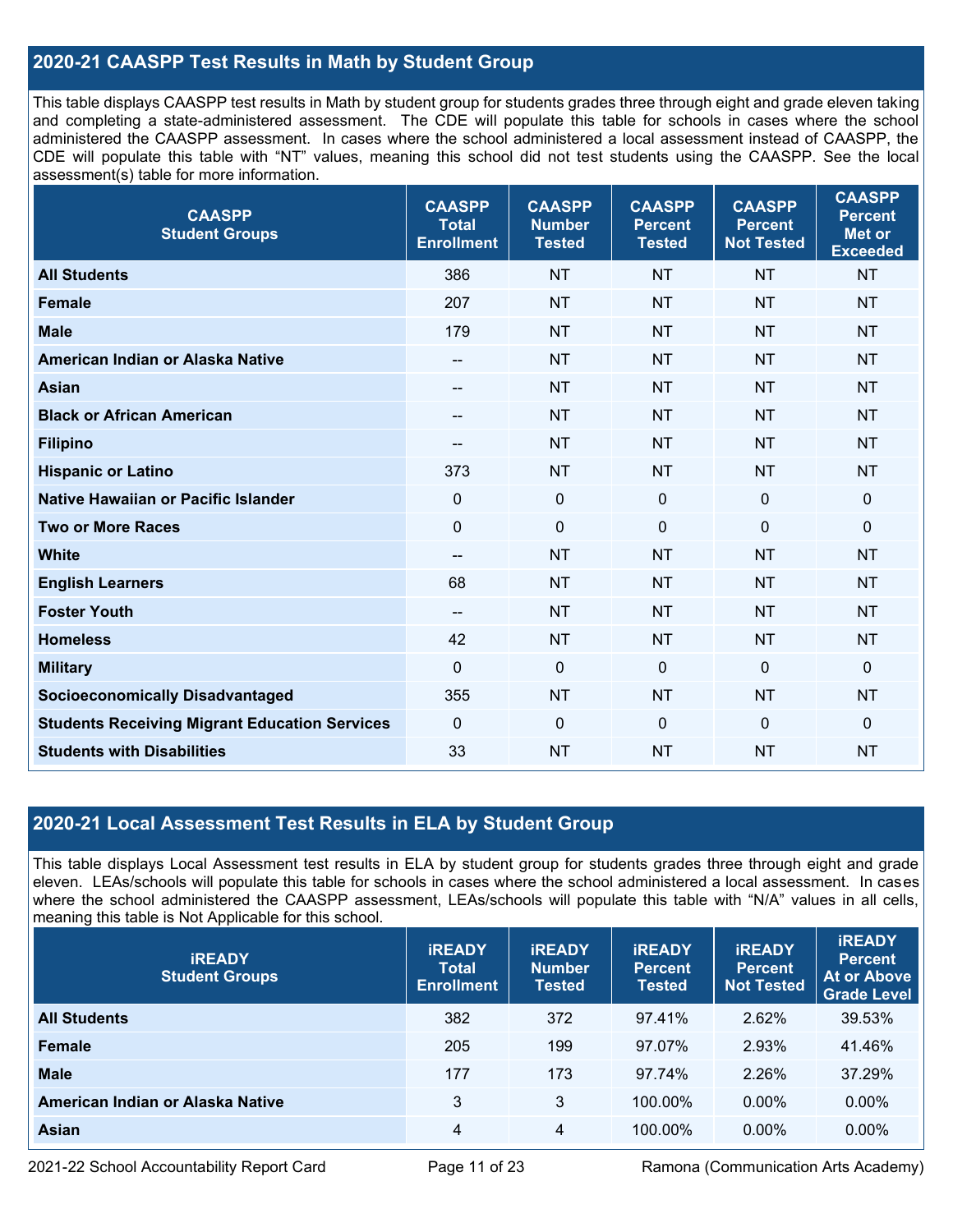| <b>Black or African American</b>                                                           | $\mathbf 1$    | 1              | 100.00%  | 0.00%    | 0.00%     |
|--------------------------------------------------------------------------------------------|----------------|----------------|----------|----------|-----------|
| <b>Filipino</b>                                                                            | $\overline{2}$ | $\overline{2}$ | 100.00%  | $0.00\%$ | $0.00\%$  |
| <b>Hispanic or Latino</b>                                                                  | 369            | 359            | 97.29%   | 2.71%    | 38.48%    |
| Native Hawaiian or Pacific Islander                                                        | 0              | 0              | $0.00\%$ | $0.00\%$ |           |
| <b>Two or More Races</b>                                                                   | 0              | 0              | $\Omega$ | $\Omega$ |           |
| <b>White</b>                                                                               | 3              | 3              | 100.00%  | $0.00\%$ | <b>NA</b> |
| <b>English Learners</b>                                                                    | 66             | 64             | 96.97%   | 3.03%    | 0.00%     |
| <b>Foster Youth</b>                                                                        | 5              | 5              | 100.00%  | $0.00\%$ |           |
| <b>Homeless</b>                                                                            | 21             | 21             | 100      | $0.00\%$ | 0.00%     |
| <b>Military</b>                                                                            | $\mathbf{0}$   | $\Omega$       | $\Omega$ | $\Omega$ | N/A       |
| <b>Socioeconomically Disadvantaged</b>                                                     | 382            | 372            | 97.38%   | 2.62%    | 39.53%    |
| <b>Students Receiving Migrant Education Services</b>                                       | $\Omega$       | 0              | $\Omega$ | 0        | N/A       |
| <b>Students with Disabilities</b>                                                          | 32             | 32             | 100.00%  | 0        | 0.00%     |
| *At or above the grade-level standard in the context of the local assessment administered. |                |                |          |          |           |

## **2020-21 Local Assessment Test Results in Math by Student Group**

This table displays Local Assessment test results in Math by student group for students grades three through eight and grade eleven. LEAs/schools will populate this table for schools in cases where the school administered a local assessment. In cases where the school administered the CAASPP assessment, LEAs/schools will populate this table with "N/A" values in all cells, meaning this table is Not Applicable for this school.

| <b>IREADY</b><br><b>Student Groups</b>               | <b>IREADY</b><br><b>Total</b><br><b>Enrollment</b> | <b>IREADY</b><br><b>Number</b><br><b>Tested</b> | <b>IREADY</b><br><b>Percent</b><br><b>Tested</b> | <b>iREADY</b><br><b>Percent</b><br><b>Not Tested</b> | <b>iREADY</b><br><b>Percent</b><br><b>At or Above</b><br><b>Grade Level</b> |
|------------------------------------------------------|----------------------------------------------------|-------------------------------------------------|--------------------------------------------------|------------------------------------------------------|-----------------------------------------------------------------------------|
| <b>All Students</b>                                  | 383                                                | 370                                             | 96.77%                                           | 3.24%                                                | 39.76%                                                                      |
| <b>Female</b>                                        | 206                                                | 195                                             | 94.66%                                           | 5.34%                                                | 19.42%                                                                      |
| <b>Male</b>                                          | 177                                                | 175                                             | 98.87%                                           | 1.13%                                                | 20.34%                                                                      |
| American Indian or Alaska Native                     | 3                                                  | $\mathfrak{S}$                                  | 100%                                             | $0.00\%$                                             |                                                                             |
| <b>Asian</b>                                         | 4                                                  | $\overline{4}$                                  | 100.00%                                          | 0.00%                                                | 0.00%                                                                       |
| <b>Black or African American</b>                     | $\mathbf{1}$                                       | 1                                               | 100.00%                                          | 0.00%                                                | 0.00%                                                                       |
| <b>Filipino</b>                                      | $\overline{2}$                                     | $\overline{2}$                                  | 100.00%                                          | 0.00%                                                | 0.00%                                                                       |
| <b>Hispanic or Latino</b>                            | 370                                                | 357                                             | 96.49%                                           | 3.51%                                                | 18.92%                                                                      |
| <b>Native Hawaiian or Pacific Islander</b>           | 0                                                  | $\mathbf 0$                                     | $\Omega$                                         | na                                                   | 0                                                                           |
| <b>Two or More Races</b>                             | $\mathbf 0$                                        | $\mathbf 0$                                     | $\mathbf 0$                                      | $\mathbf 0$                                          | 0                                                                           |
| <b>White</b>                                         | 3                                                  | 3                                               | 100.00%                                          | 0.00%                                                | 0.00%                                                                       |
| <b>English Learners</b>                              | 66                                                 | 64                                              | 96.97%                                           | 3.03%                                                | 0.00%                                                                       |
| <b>Foster Youth</b>                                  | 5                                                  | 5                                               | 100%                                             | 0.00%                                                |                                                                             |
| <b>Homeless</b>                                      | 21                                                 | 21                                              | 100.00%                                          | 0.00%                                                | 12.80%                                                                      |
| <b>Military</b>                                      | $\mathbf 0$                                        | $\mathbf 0$                                     | 0                                                | $\mathbf 0$                                          | na                                                                          |
| <b>Socioeconomically Disadvantaged</b>               | 383                                                | 370                                             | 96.61%                                           | 3.39%                                                | 19.84%                                                                      |
| <b>Students Receiving Migrant Education Services</b> | $\pmb{0}$                                          | $\pmb{0}$                                       | 0                                                | $\mathbf 0$                                          | na                                                                          |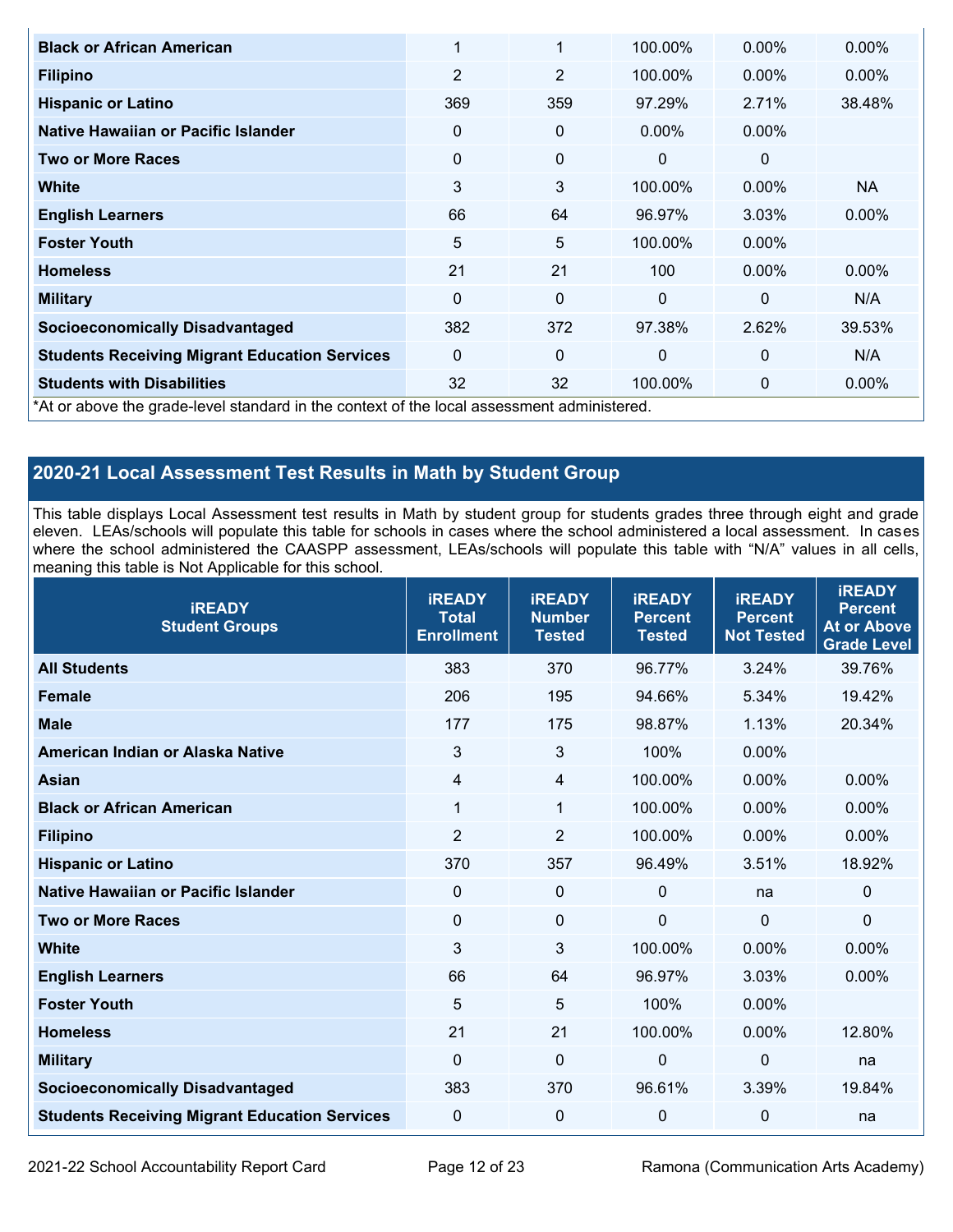| <b>Students with Disabilities</b>                                                                     | 32 | $100.00\%$ | $0.00\%$ | $0.00\%$ |
|-------------------------------------------------------------------------------------------------------|----|------------|----------|----------|
| *At an abacca that would have later dand by the counterst of the houst again consent a declaration of |    |            |          |          |

\*At or above the grade-level standard in the context of the local assessment administered.

#### **CAASPP Test Results in Science for All Students**

This table displays the percentage of all students grades five, eight, and High School meeting or exceeding the State Standard.

The 2019-2020 data cells with N/A values indicate that the 2019-2020 data are not available due to the COVID-19 pandemic and resulting summative testing suspension. The Executive Order N-30-20 was issued which waived the assessment, accountability, and reporting requirements for the 2019-2020 school year.

For any 2020-2021 data cells with N/T values indicate that this school did not test students using the CAASPP Science.

| <b>Subject</b>                | <b>School</b><br>2019-20 | <b>School</b><br>2020-21 | <b>District</b><br>12019-20 | District<br>2020-21 | <b>State</b><br>2019-20 | <b>State</b><br>2020-21 |
|-------------------------------|--------------------------|--------------------------|-----------------------------|---------------------|-------------------------|-------------------------|
| <b>Science</b>                | N/A                      | NT                       | N/A                         | NT                  | N/A                     | 28.72                   |
| (grades 5, 8 and high school) |                          |                          |                             |                     |                         |                         |

#### **2020-21 CAASPP Test Results in Science by Student Group**

This table displays CAASPP test results in Science by student group for students grades five, eight, and High School. For any data cells with N/T values indicate that this school did not test students using the CAASPP Science.

| <b>Student Group</b>                                 | <b>Total</b><br><b>Enrollment</b> | <b>Number</b><br><b>Tested</b> | <b>Percent</b><br><b>Tested</b> | <b>Percent</b><br><b>Not Tested</b> | <b>Percent</b><br><b>Met or</b><br><b>Exceeded</b> |
|------------------------------------------------------|-----------------------------------|--------------------------------|---------------------------------|-------------------------------------|----------------------------------------------------|
| <b>All Students</b>                                  | 98                                | <b>NT</b>                      | <b>NT</b>                       | <b>NT</b>                           | <b>NT</b>                                          |
| <b>Female</b>                                        | 56                                | <b>NT</b>                      | <b>NT</b>                       | <b>NT</b>                           | <b>NT</b>                                          |
| <b>Male</b>                                          | 42                                | <b>NT</b>                      | <b>NT</b>                       | <b>NT</b>                           | <b>NT</b>                                          |
| American Indian or Alaska Native                     | --                                | <b>NT</b>                      | <b>NT</b>                       | <b>NT</b>                           | <b>NT</b>                                          |
| <b>Asian</b>                                         | --                                | <b>NT</b>                      | <b>NT</b>                       | <b>NT</b>                           | <b>NT</b>                                          |
| <b>Black or African American</b>                     | 0                                 | $\mathbf 0$                    | $\mathbf{0}$                    | $\mathbf 0$                         | $\mathbf 0$                                        |
| <b>Filipino</b>                                      | $\overline{\phantom{a}}$          | <b>NT</b>                      | <b>NT</b>                       | <b>NT</b>                           | <b>NT</b>                                          |
| <b>Hispanic or Latino</b>                            | 93                                | <b>NT</b>                      | <b>NT</b>                       | <b>NT</b>                           | <b>NT</b>                                          |
| Native Hawaiian or Pacific Islander                  | 0                                 | 0                              | $\Omega$                        | $\Omega$                            | $\mathbf 0$                                        |
| <b>Two or More Races</b>                             | $\Omega$                          | $\mathbf 0$                    | $\mathbf{0}$                    | $\mathbf{0}$                        | $\mathbf{0}$                                       |
| <b>White</b>                                         | $\overline{\phantom{a}}$          | <b>NT</b>                      | <b>NT</b>                       | <b>NT</b>                           | <b>NT</b>                                          |
| <b>English Learners</b>                              | 15                                | <b>NT</b>                      | <b>NT</b>                       | <b>NT</b>                           | <b>NT</b>                                          |
| <b>Foster Youth</b>                                  | --                                | <b>NT</b>                      | <b>NT</b>                       | <b>NT</b>                           | <b>NT</b>                                          |
| <b>Homeless</b>                                      | --                                | <b>NT</b>                      | <b>NT</b>                       | <b>NT</b>                           | <b>NT</b>                                          |
| <b>Military</b>                                      | $\Omega$                          | $\mathbf 0$                    | $\Omega$                        | $\overline{0}$                      | $\mathbf{0}$                                       |
| <b>Socioeconomically Disadvantaged</b>               | 90                                | <b>NT</b>                      | <b>NT</b>                       | <b>NT</b>                           | <b>NT</b>                                          |
| <b>Students Receiving Migrant Education Services</b> | 0                                 | 0                              | $\overline{0}$                  | $\mathbf{0}$                        | $\mathbf{0}$                                       |
| <b>Students with Disabilities</b>                    | 12                                | <b>NT</b>                      | <b>NT</b>                       | <b>NT</b>                           | <b>NT</b>                                          |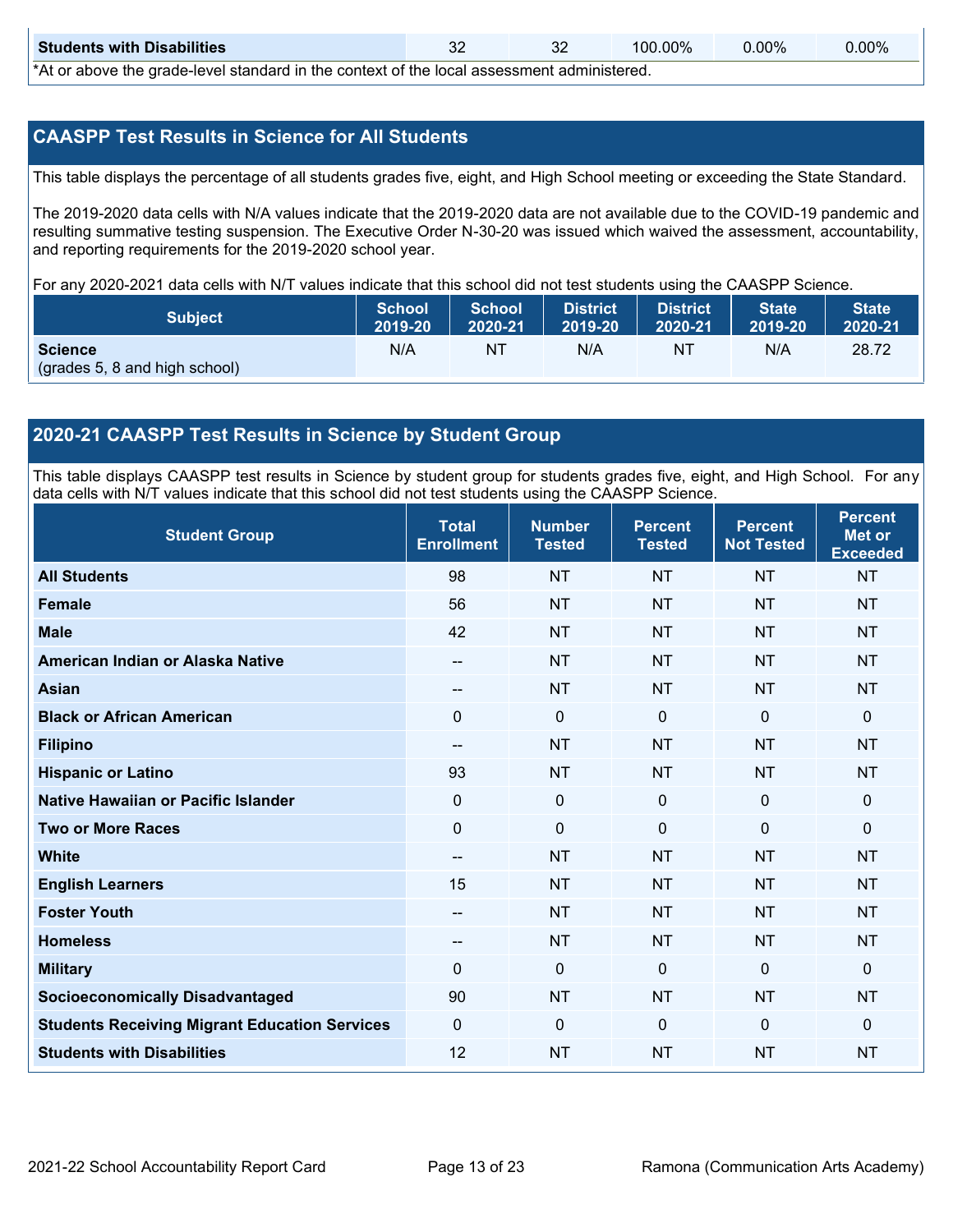## **B. Pupil Outcomes State Priority: Other Pupil Outcomes**

The SARC provides the following information relevant to the State priority: Other Pupil Outcomes (Priority 8): Pupil outcomes in the subject area of physical education.

### **2020-21 California Physical Fitness Test Results**

Due to the COVID-19 crisis, the Physical Fitness Test was suspended during the 2020-2021 school year and therefore no data are reported and each cell in this table is populated with "N/A."

| <b>Grade Level</b> | <b>Four of Six Fitness Standards</b> | <b>Five of Six Fitness Standards</b> | Percentage of Students Meeting   Percentage of Students Meeting   Percentage of Students Meeting  <br><b>Six of Six Fitness Standards</b> |
|--------------------|--------------------------------------|--------------------------------------|-------------------------------------------------------------------------------------------------------------------------------------------|
| Grade 5            | N/A                                  | N/A                                  | N/A                                                                                                                                       |
| Grade 7            | N/A                                  | N/A                                  | N/A                                                                                                                                       |
| Grade 9            | N/A                                  | N/A                                  | N/A                                                                                                                                       |

## **C. Engagement State Priority: Parental Involvement**

The SARC provides the following information relevant to the State priority: Parental Involvement (Priority 3): Efforts the school district makes to seek parent input in making decisions regarding the school district and at each school site.

#### **2021-22 Opportunities for Parental Involvement**

Ramona (Communication Arts Academy) offers a number of educational and involvement opportunities for our parents including workshops and training on a number of topics related to math, reading, and technology. Ramona also provides training opportunities for the parents of GATE and Special Education students throughout the year. School Site Council, SELPAC, and Coffee with the Principal meetings are also held on an ongoing basis to support parent involvement in the decision-making process at Ramona. Again this year, Ramona continues to support the community-based ASES program, which provided no-cost after-school care, enrichment, and homework assistance for three hours each day.

Ramona (Communication Arts Academy) prides itself in its connection to the community. Ramona is a member of the Montclair Community Collaborative (MCC), which assists families in need. The MCC supports schools with full-time counselors, a DCS caseworker, a community police officer, and links to other community resources. We are fortunate to have a full-time Instructional Aide who serves as an advocate for our students and families and is the link between the MCC and the school. Other district support includes a variety of personnel through our Pupil Personnel Services department. This year, the district has continued its focus on family involvement and has continued to implement a plan to increase meaningful family involvement in our schools.

Ramona (Communication Arts Academy) makes extraordinary efforts to keep its families acquainted with school-related events and activities. Ramona School communicates with parents through:

- · School Compact
- · Parent informational meetings
- · Back to School Night
- · Parent/Teacher Conferences
- · Parent Education Nights
- · Coffee with the Principal
- · Donuts with Dad
- · Muffins with Mom
- · School Site Council/Site English Learner Parent Advisory Council
- · Open House/Writing Gala
- · PTA Events
- · School and Classroom Newsletters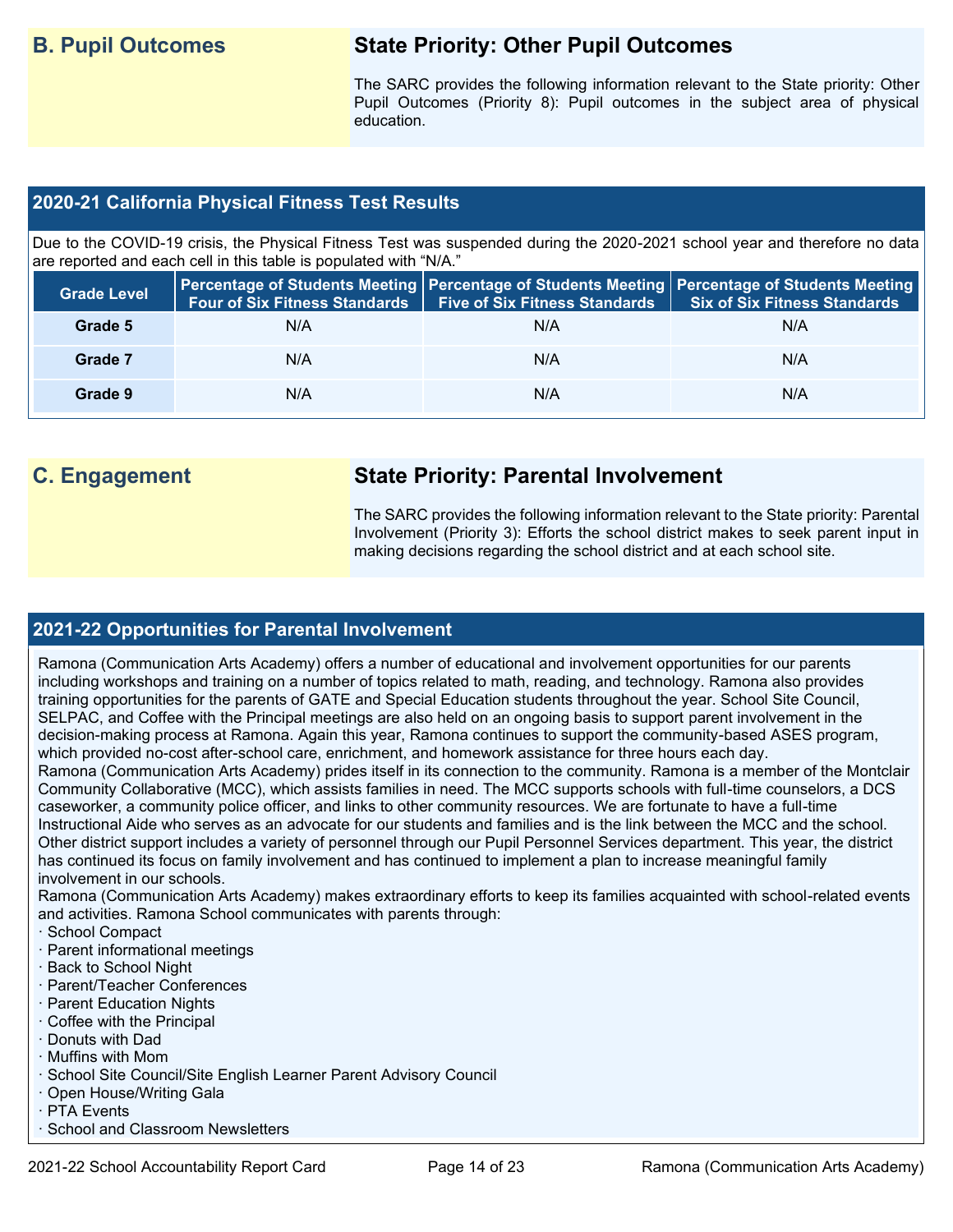· Educational Applications

· Parent Liaisons

· Preschool Parent Education Email

- · Home Visits
- · Student Study Team Meetings

· Connect Ed Phone Messages, school web page, Twitter, Instagram, Facebook, and BAND app

For additional information about opportunities for parental involvement, please contact Maribel Urena, Office Manager at 909) 627-3411.

### **2020-21 Chronic Absenteeism by Student Group**

| <b>Student Group</b>                                 | <b>Cumulative</b><br><b>Enrollment</b> | <b>Chronic</b><br><b>Absenteeism</b><br><b>Eligible Enrollment</b> | <b>Chronic</b><br><b>Absenteeism</b><br><b>Count</b> | <b>Chronic</b><br><b>Absenteeism</b><br><b>Rate</b> |
|------------------------------------------------------|----------------------------------------|--------------------------------------------------------------------|------------------------------------------------------|-----------------------------------------------------|
| <b>All Students</b>                                  | 706                                    | 692                                                                | 90                                                   | 13.0                                                |
| <b>Female</b>                                        | 361                                    | 350                                                                | 43                                                   | 12.3                                                |
| <b>Male</b>                                          | 345                                    | 342                                                                | 47                                                   | 13.7                                                |
| American Indian or Alaska Native                     | 5                                      | 5                                                                  | $\Omega$                                             | 0.0                                                 |
| <b>Asian</b>                                         | 9                                      | 9                                                                  | $\mathbf 0$                                          | 0.0                                                 |
| <b>Black or African American</b>                     | 5                                      | 5                                                                  | $\mathbf{0}$                                         | 0.0                                                 |
| <b>Filipino</b>                                      | 4                                      | 4                                                                  | $\mathbf 0$                                          | 0.0                                                 |
| <b>Hispanic or Latino</b>                            | 671                                    | 658                                                                | 88                                                   | 13.4                                                |
| Native Hawaiian or Pacific Islander                  | 1                                      | 0                                                                  | $\mathbf 0$                                          | 0.0                                                 |
| <b>Two or More Races</b>                             | $\mathbf 0$                            | 0                                                                  | $\Omega$                                             | 0.0                                                 |
| <b>White</b>                                         | 11                                     | 11                                                                 | 2                                                    | 18.2                                                |
| <b>English Learners</b>                              | 189                                    | 186                                                                | 17                                                   | 9.1                                                 |
| <b>Foster Youth</b>                                  | 21                                     | 20                                                                 | $\overline{2}$                                       | 10.0                                                |
| <b>Homeless</b>                                      | 37                                     | 37                                                                 | $\overline{4}$                                       | 10.8                                                |
| <b>Socioeconomically Disadvantaged</b>               | 647                                    | 635                                                                | 85                                                   | 13.4                                                |
| <b>Students Receiving Migrant Education Services</b> | $\Omega$                               | $\mathbf{0}$                                                       | $\Omega$                                             | 0.0                                                 |
| <b>Students with Disabilities</b>                    | 53                                     | 53                                                                 | 11                                                   | 20.8                                                |

## **C. Engagement State Priority: School Climate**

The SARC provides the following information relevant to the State priority: School Climate (Priority 6):

- Pupil suspension rates;
- Pupil expulsion rates; and
- Other local measures on the sense of safety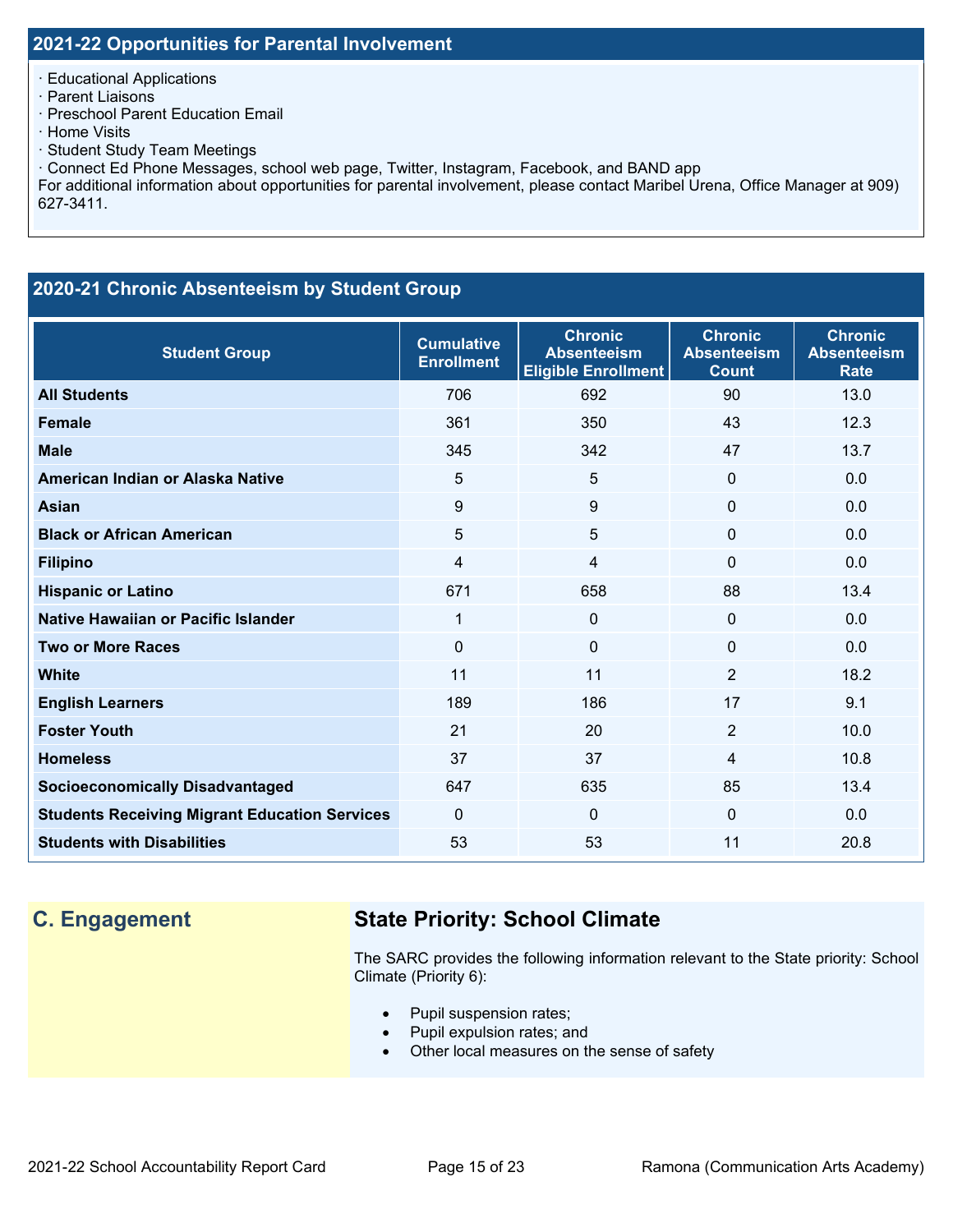#### **Suspensions and Expulsions**

This table displays suspensions and expulsions data collected between July through June, each full school year respectively. Data collected during the 2020-21 school year may not be comparable to earlier years of this collection due to differences in learning mode instruction in response to the COVID-19 pandemic.

| <b>Subject</b>     | <b>School</b><br>2018-19 | <b>School</b><br>2020-21 | <b>District</b><br>2018-19 | <b>District</b><br>2020-21 | <b>State</b><br>2018-19 | <b>State</b><br>2020-21 |
|--------------------|--------------------------|--------------------------|----------------------------|----------------------------|-------------------------|-------------------------|
| <b>Suspensions</b> | 0.12                     | 0.00                     | 2.98                       | 0.03                       | 3.47                    | 0.20                    |
| <b>Expulsions</b>  | 0.00                     | 0.00                     | 0.00                       | 0.00                       | 0.08                    | 0.00                    |

This table displays suspensions and expulsions data collected between July through February, partial school year due to the COVID-19 pandemic. The 2019-2020 suspensions and expulsions rate data are not comparable to other year data because the 2019-2020 school year is a partial school year due to the COVID-19 crisis. As such, it would be inappropriate to make any comparisons in rates of suspensions and expulsions in the 2019-2020 school year compared to other school years.

| <b>Subject</b>     | <b>School</b><br>2019-20 | <b>District</b><br>2019-20 | <b>State</b><br>2019-20 |
|--------------------|--------------------------|----------------------------|-------------------------|
| <b>Suspensions</b> | 0.13                     | 1.64                       | 2.45                    |
| <b>Expulsions</b>  | 0.00                     | 0.00                       | 0.05                    |

### **2020-21 Suspensions and Expulsions by Student Group**

| <b>Student Group</b>                                 | <b>Suspensions Rate</b> | <b>Expulsions Rate</b> |
|------------------------------------------------------|-------------------------|------------------------|
| <b>All Students</b>                                  | 0.00                    | 0.00                   |
| <b>Female</b>                                        | 0.00                    | 0.00                   |
| <b>Male</b>                                          | 0.00                    | 0.00                   |
| American Indian or Alaska Native                     | 0.00                    | 0.00                   |
| <b>Asian</b>                                         | 0.00                    | 0.00                   |
| <b>Black or African American</b>                     | 0.00                    | 0.00                   |
| <b>Filipino</b>                                      | 0.00                    | 0.00                   |
| <b>Hispanic or Latino</b>                            | 0.00                    | 0.00                   |
| Native Hawaiian or Pacific Islander                  | 0.00                    | 0.00                   |
| <b>Two or More Races</b>                             | 0.00                    | 0.00                   |
| <b>White</b>                                         | 0.00                    | 0.00                   |
| <b>English Learners</b>                              | 0.00                    | 0.00                   |
| <b>Foster Youth</b>                                  | 0.00                    | 0.00                   |
| <b>Homeless</b>                                      | 0.00                    | 0.00                   |
| <b>Socioeconomically Disadvantaged</b>               | 0.00                    | 0.00                   |
| <b>Students Receiving Migrant Education Services</b> | 0.00                    | 0.00                   |
| <b>Students with Disabilities</b>                    | 0.00                    | 0.00                   |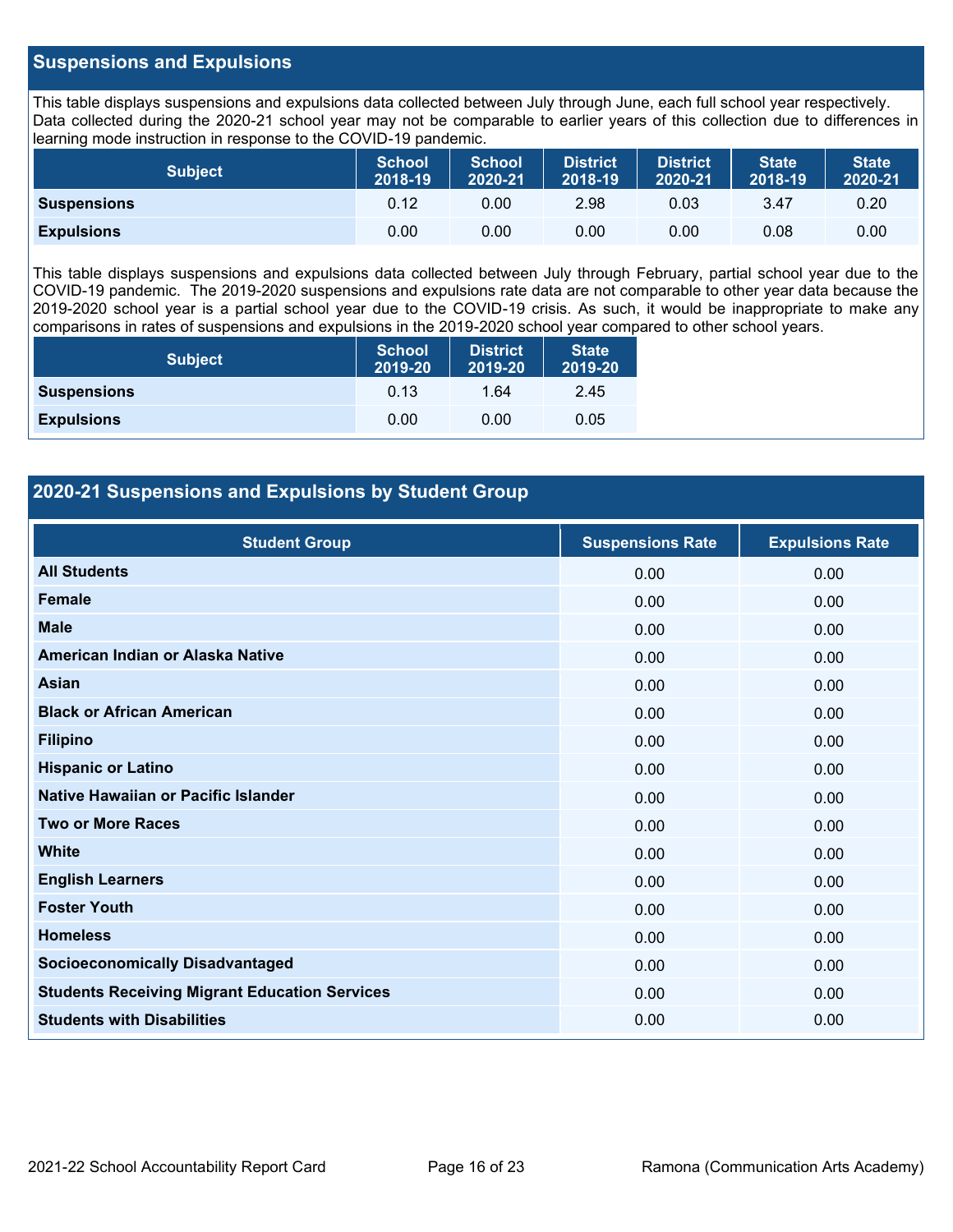#### **2021-22 School Safety Plan**

Ramona's Comprehensive School Safety Plan was developed in collaboration with local agencies and the district office. Components of the plan include maintenance, security, and safety of the physical environment, school climate which addresses disaster procedures and routines, an action plan that ensures a safe physical environment and safe school climate, as well as our school safety compliance that ensures required child abuse reporting procedures, suspension and expulsion policies, due process, notification to teachers about dangerous pupils, sexual harassment policy, school-wide dress code, a procedure for safe ingress and egress from school, procedures to ensure a safe and orderly environment and rules and procedures on school discipline. Monthly disaster drills are scheduled and practiced school-wide to ensure student safety procedures. The plan will be reviewed and discussed with the staff in March 2022. The Comprehensive School Safety Plan will be discussed with the School Site Council in February 2022. Approval of Ramona's Comprehensive School plan will also be sought at the February School Site Council meeting. An approved copy of the school safety plan may be obtained at Ramona's main office or the Ontario-Montclair School District office.

## **D. Other SARC Information Information Required in the SARC**

The information in this section is required to be in the SARC but is not included in the state priorities for LCFF.

#### **2018-19 Elementary Average Class Size and Class Size Distribution**

This table displays the 2018-19 average class size and class size distribution. The columns titled "Number of Classes" indicates how many classes fall into each size category (a range of total students per class). The "Other" category is for multigrade level classes.

| <b>Grade Level</b> | <b>Average</b><br><b>Class Size</b> | 1-20 Students | Number of Classes with   Number of Classes with  <br>21-32 Students | Number of Classes with<br>33+ Students |
|--------------------|-------------------------------------|---------------|---------------------------------------------------------------------|----------------------------------------|
| κ                  | 23                                  |               | 5                                                                   |                                        |
|                    | 24                                  |               |                                                                     |                                        |
|                    | 29                                  |               |                                                                     |                                        |
|                    | 20                                  |               |                                                                     |                                        |
|                    | 26                                  |               |                                                                     |                                        |
|                    | 27                                  |               |                                                                     |                                        |
|                    | 28                                  |               |                                                                     |                                        |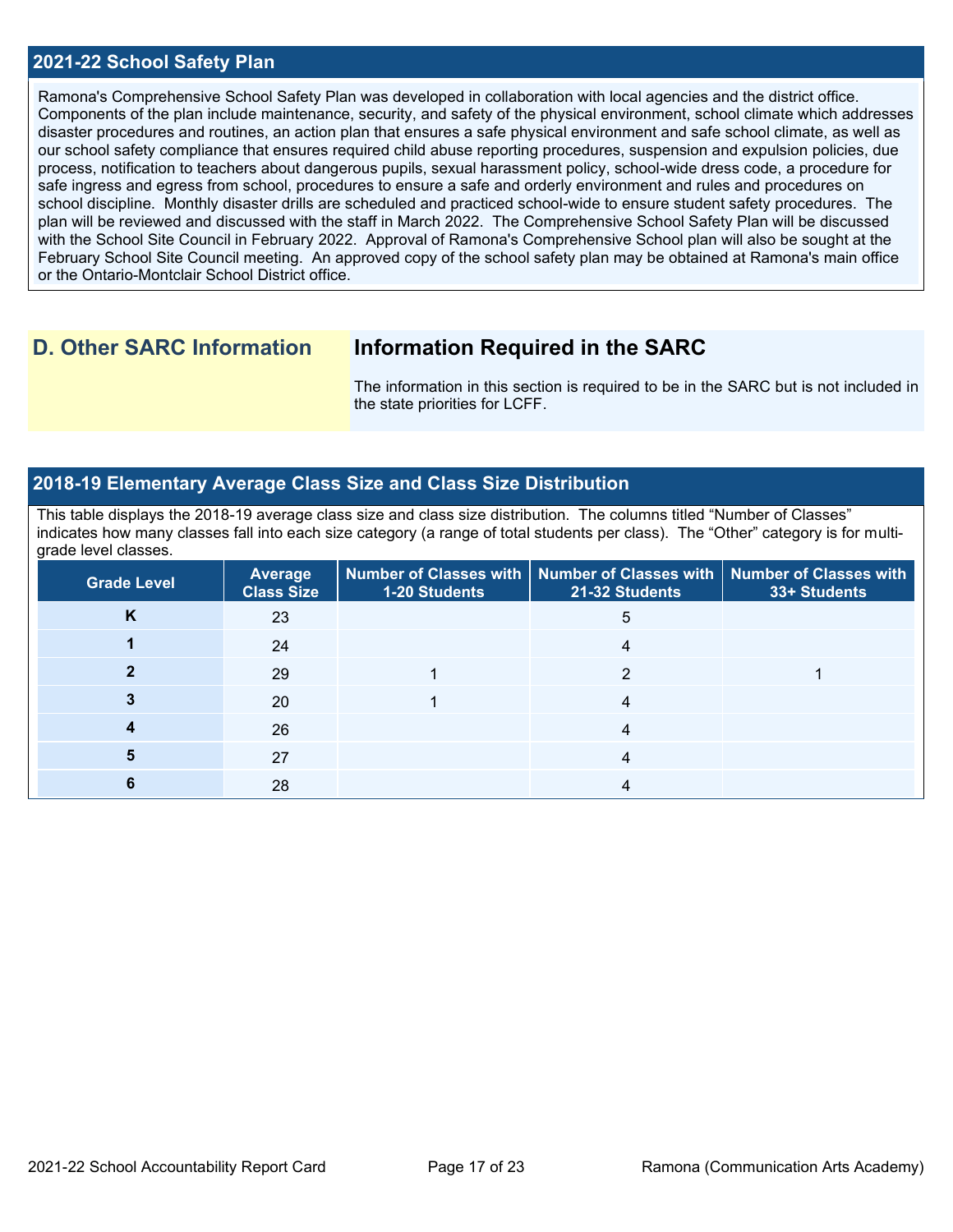#### **2019-20 Elementary Average Class Size and Class Size Distribution**

This table displays the 2019-20 average class size and class size distribution. The columns titled "Number of Classes" indicates how many classes fall into each size category (a range of total students per class). The "Other" category is for multi-grade level classes.

| <b>Grade Level</b> | Average<br><b>Class Size</b> | 1-20 Students | Number of Classes with   Number of Classes with  <br>21-32 Students | <b>Number of Classes with</b><br>33+ Students |
|--------------------|------------------------------|---------------|---------------------------------------------------------------------|-----------------------------------------------|
| K                  | 21                           |               | 4                                                                   |                                               |
|                    | 23                           |               | 4                                                                   |                                               |
|                    | 24                           |               | 4                                                                   |                                               |
|                    | 23                           |               | 5                                                                   |                                               |
|                    | 27                           |               | 4                                                                   |                                               |
| 5                  | 28                           |               | 3                                                                   |                                               |
| 6                  | 31                           |               | 3                                                                   |                                               |
| <b>Other</b>       | 27                           |               |                                                                     |                                               |

#### **2020-21 Elementary Average Class Size and Class Size Distribution**

This table displays the 2020-21 average class size and class size distribution. The columns titled "Number of Classes" indicates how many classes fall into each size category (a range of total students per class). The "Other" category is for multi-grade level classes.

| <b>Grade Level</b> | <b>Average</b><br><b>Class Size</b> | 1-20 Students | Number of Classes with   Number of Classes with   Number of Classes with<br>21-32 Students | 33+ Students |
|--------------------|-------------------------------------|---------------|--------------------------------------------------------------------------------------------|--------------|
| n.                 | 21                                  |               | 4                                                                                          |              |
|                    | 24                                  |               | 4                                                                                          |              |
|                    | 23                                  |               | 4                                                                                          |              |
|                    | 23                                  |               | 4                                                                                          |              |
|                    | 27                                  |               | 4                                                                                          |              |
|                    | 26                                  |               | 4                                                                                          |              |
| ь                  | 31                                  |               |                                                                                            |              |

#### **2020-21 Ratio of Pupils to Academic Counselor**

This table displays the ratio of pupils to Academic Counselor. One full time equivalent (FTE) equals one staff member working full time; one FTE could also represent two staff members who each work 50 percent of full time.

| <b>Title</b>                        | <b>Ratio</b> |
|-------------------------------------|--------------|
| <b>Pupils to Academic Counselor</b> |              |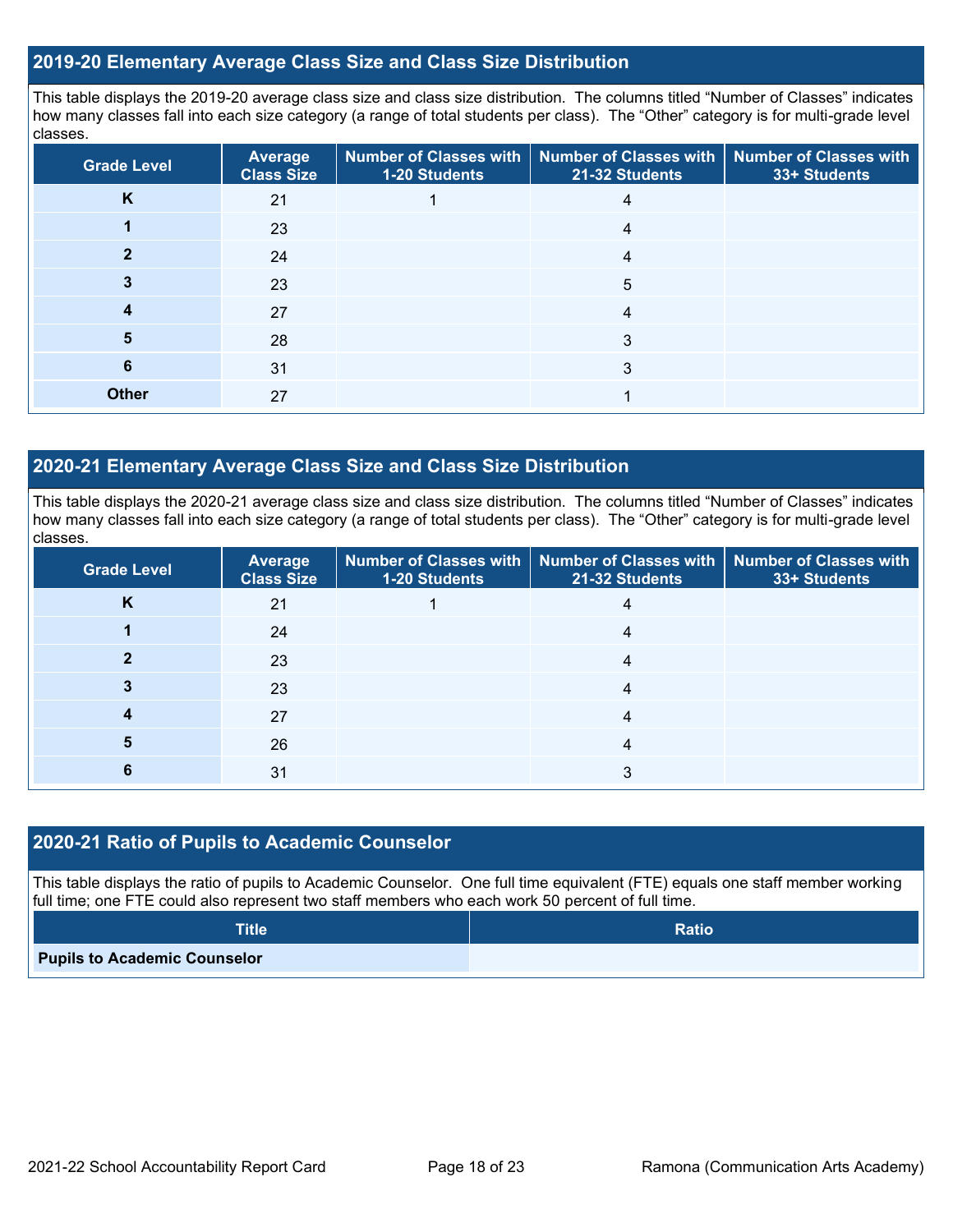#### **2020-21 Student Support Services Staff**

This table displays the number of FTE support staff assigned to this school. One full time equivalent (FTE) equals one staff member working full time; one FTE could also represent two staff members who each work 50 percent of full time.

| <b>Title</b>                                                         | <b>Number of FTE Assigned to School</b> |
|----------------------------------------------------------------------|-----------------------------------------|
| <b>Counselor (Academic, Social/Behavioral or Career Development)</b> | 0                                       |
| Library Media Teacher (Librarian)                                    | 0                                       |
| Library Media Services Staff (Paraprofessional)                      | 0                                       |
| <b>Psychologist</b>                                                  | 0                                       |
| <b>Social Worker</b>                                                 | $\Omega$                                |
| <b>Speech/Language/Hearing Specialist</b>                            | 0                                       |
| <b>Resource Specialist (non-teaching)</b>                            | 0                                       |

### **2019-20 Expenditures Per Pupil and School Site Teacher Salaries**

This table displays the 2019-20 expenditures per pupil and average teach salary for this school. Cells with N/A values do not require data.

| Level                                                | <b>Total</b><br><b>Expenditures</b><br><b>Per Pupil</b> | <b>Expenditures</b><br><b>Per Pupil</b><br>(Restricted) | <b>Expenditures</b><br><b>Per Pupil</b><br>(Unrestricted) | <b>Average</b><br><b>Teacher</b><br><b>Salary</b> |  |
|------------------------------------------------------|---------------------------------------------------------|---------------------------------------------------------|-----------------------------------------------------------|---------------------------------------------------|--|
| <b>School Site</b>                                   | 6571.0                                                  | 1115.0                                                  | 5455.0                                                    | 73650.0                                           |  |
| <b>District</b>                                      | N/A                                                     | N/A                                                     | 1608.0                                                    | \$92,686                                          |  |
| <b>Percent Difference - School Site and District</b> | N/A                                                     | N/A                                                     | 108.9                                                     | $-22.9$                                           |  |
| <b>State</b>                                         |                                                         |                                                         | \$8,444                                                   | \$85,863                                          |  |
| <b>Percent Difference - School Site and State</b>    | N/A                                                     | N/A                                                     | $-43.0$                                                   | $-15.3$                                           |  |

#### **2020-21 Types of Services Funded**

Both during and after the instructional school day, students have access to a range of services and supports including: Universal Access, interventions, and math support.

Additionally, Ramona (Communication Arts Academy) offers students numerous opportunities to engage in a wide range of extracurricular activies such as: Coding Robotics Science Olympiad Sports programs include basketball, soccer, and track. Music Art club STEM club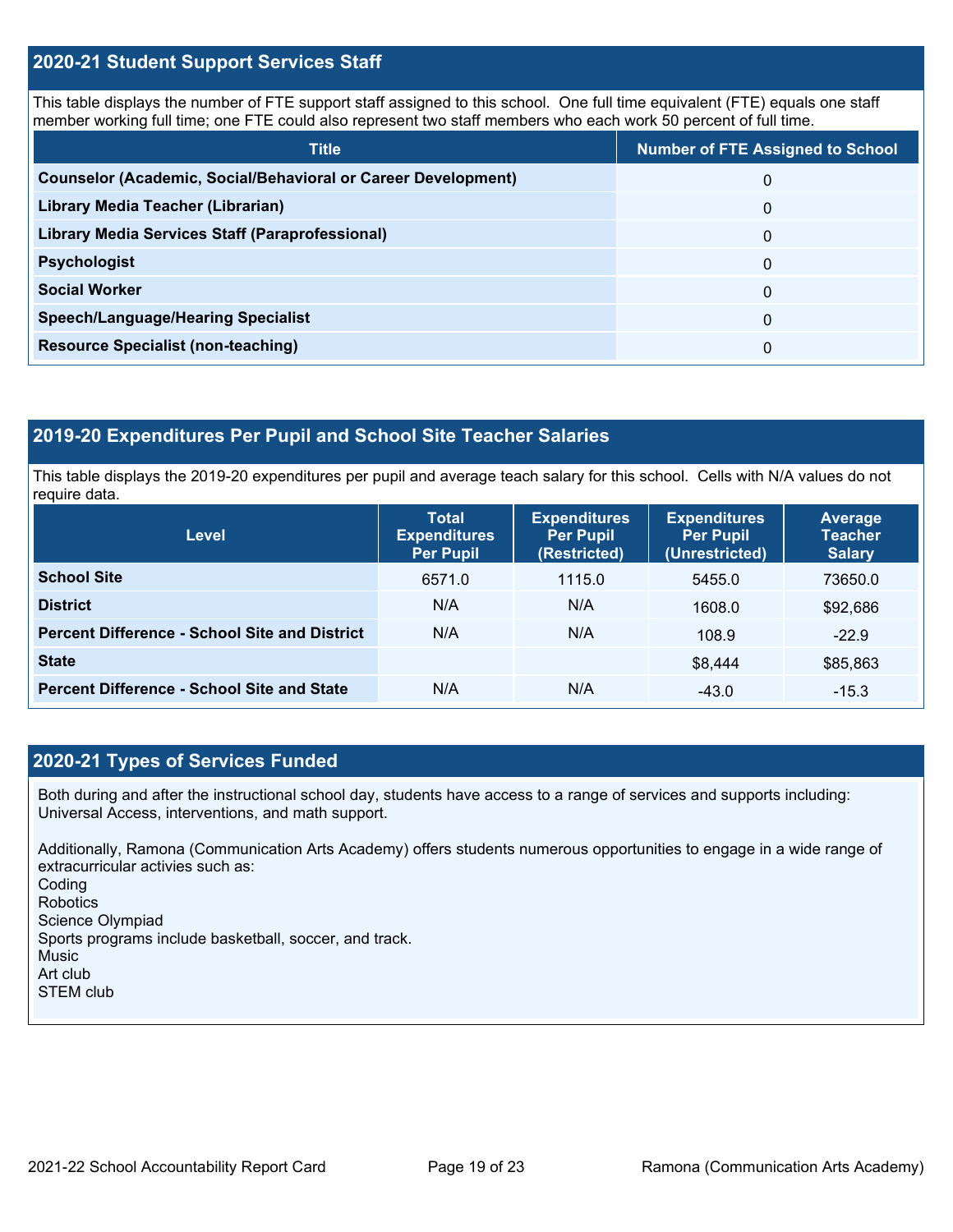#### **2019-20 Teacher and Administrative Salaries**

This table displays the 2019-20 Teacher and Administrative salaries. For detailed information on salaries, see the CDE Certification Salaries & Benefits web page at [http://www.cde.ca.gov/ds/fd/cs/.](http://www.cde.ca.gov/ds/fd/cs/)

| Category                                             | <b>District</b><br><b>Amount</b> | <b>State Average</b><br>for Districts<br>in Same Category |
|------------------------------------------------------|----------------------------------|-----------------------------------------------------------|
| <b>Beginning Teacher Salary</b>                      | \$48,998                         | \$52,060                                                  |
| <b>Mid-Range Teacher Salary</b>                      | \$87,146                         | \$84,043                                                  |
| <b>Highest Teacher Salary</b>                        | \$105,113                        | \$107,043                                                 |
| <b>Average Principal Salary (Elementary)</b>         | \$138,892                        | \$133,582                                                 |
| <b>Average Principal Salary (Middle)</b>             | \$141,565                        | \$138,803                                                 |
| <b>Average Principal Salary (High)</b>               | \$0                              | \$133,845                                                 |
| <b>Superintendent Salary</b>                         | \$319,095                        | \$240,628                                                 |
| <b>Percent of Budget for Teacher Salaries</b>        | 37%                              | 35%                                                       |
| <b>Percent of Budget for Administrative Salaries</b> | 6%                               | 5%                                                        |

#### **Professional Development**

Ramona staff participated in a variety of opportunities for professional development. These include school site training, district training, and PLC meetings.

Our school site training consisted of SEL, PBIS, Learning Targets, Kagan Engagement strategies, Open Share strategy in ELA and Math, Differentiated Instruction, reading comprehension, ELD strategies and resources, explicit phonics instruction for our 1st-grade teachers, and writing.

District training included district-led and self-guided training in the areas of ELA, ELD, Math, Science, SEL/PBIS, Kagan, Differentiated Instruction, Gradual Release, and technology integration.

Professional Learning Community Meetings are held twice a month. Teachers analyze student data as well as create common assessments in Math and ELA. They determine best practices and develop a plan to meet students' needs as well as plan for future instruction.

This table displays the number of school days dedicated to staff development and continuous improvement.

| <b>Subiect</b> '                                                                |    | 2019-20   2020-21   2021-22 |    |
|---------------------------------------------------------------------------------|----|-----------------------------|----|
| Number of school days dedicated to Staff Development and Continuous Improvement | 20 | 20                          | 20 |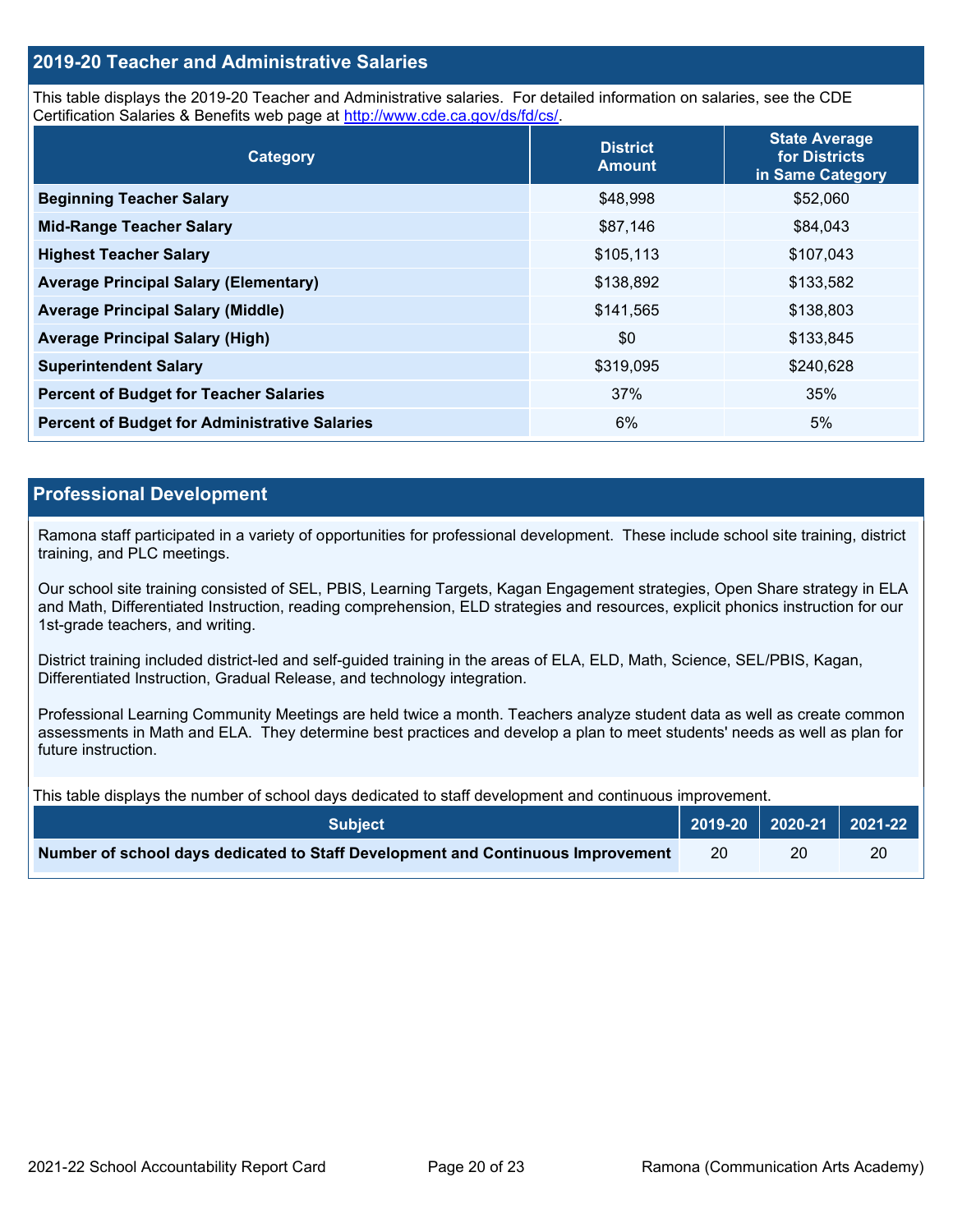# **Ontario-Montclair School District 2020-21 Local Accountability Report Card (LARC) Addendum**

## **Local Accountability Report Card (LARC) Addendum**

**2020-21 Local Accountability Report Card (LARC) Addendum Overview**



On July 14, 2021, the California State Board of Education (SBE) determined that the California Department of Education (CDE) will use the SARC as the mechanism to conduct a one-time data collection of the LEA-level aggregate test results of all school's local assessments administered during the 2020–2021 school year in order to meet the federal Every Students Succeeds Act (ESSA) reporting requirement for the Local Educational Agency Accountability Report Cards (LARCs).

Each local educational agency (LEA) is responsible for preparing and posting their annual LARC in accordance with the federal ESSA. As a courtesy, the CDE prepares and posts the LARCs on behalf of all LEAs.

Only for the 2020–2021 school year and the 2020–2021 LARCs, LEAs are required to report their aggregate local assessments test results at the LEA-level to the CDE by populating the tables below via the SARC. These data will be used to meet the LEAs' federal requirement for their LARCs. Note that it is the responsibility of the school and LEA to ensure that all student privacy and suppression rules are in place when reporting data in Tables 3 and 4 in the Addendum, as applicable.

The tables below are not part of the SBE approved 2020–2021 SARC template but rather are the mechanism by which these required data will be collected from LEAs.

For purposes of the LARC and the following tables, an LEA is defined as a school district, a county office of education, or a direct funded charter school.

| <b>2021-22 District Contact Information</b> |                                   |  |  |
|---------------------------------------------|-----------------------------------|--|--|
| <b>District Name</b>                        | Ontario-Montclair School District |  |  |
| <b>Phone Number</b>                         | $(909)$ 459-2500                  |  |  |
| Superintendent                              | Dr. James Q. Hammond              |  |  |
| <b>Email Address</b>                        | info@omsd.net                     |  |  |
| <b>District Website Address</b>             | https://www.omsd.net              |  |  |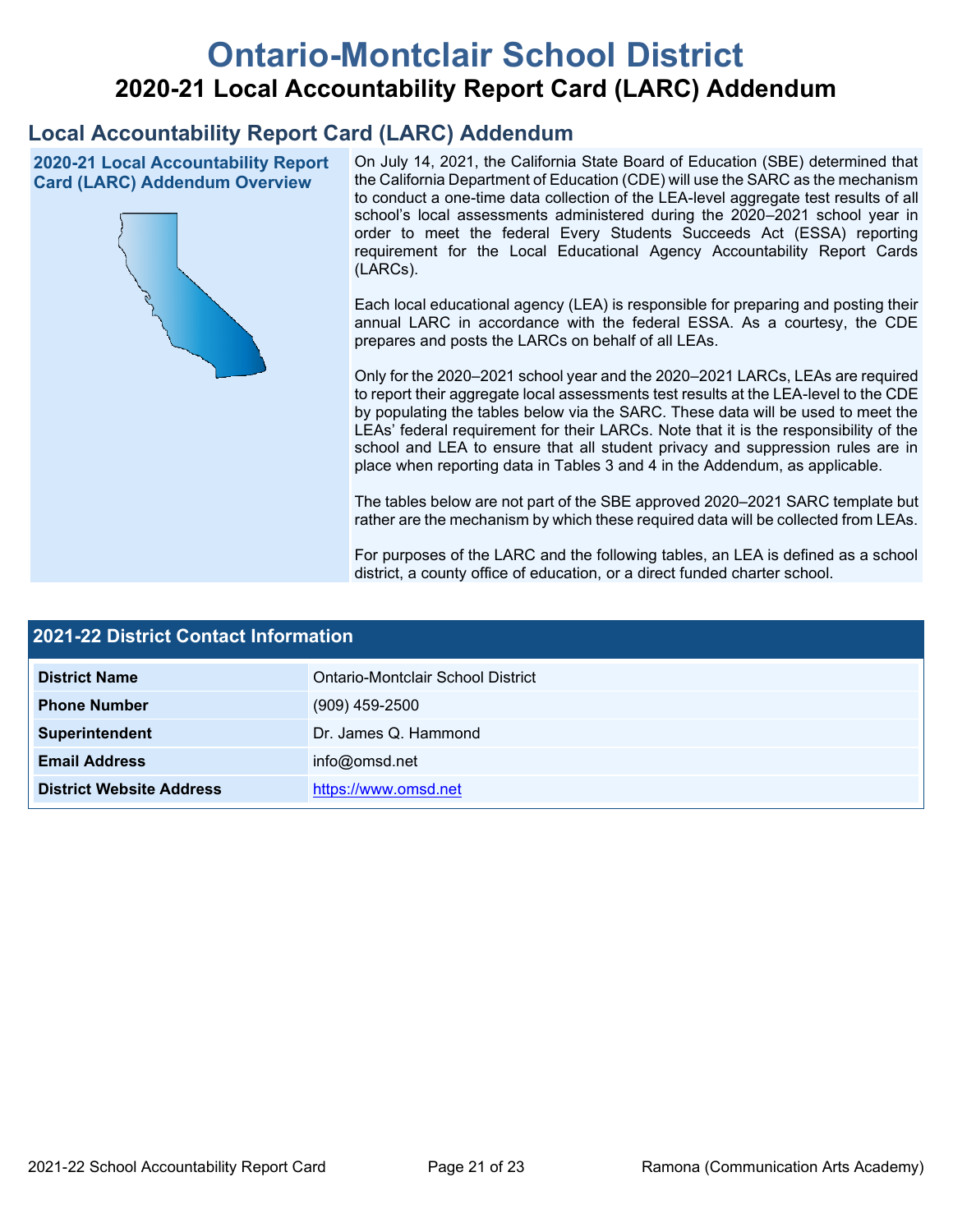### **2020-21 CAASPP Test Results in ELA by Student Group**

This table displays CAASPP test results in ELA by student group for students grades three through eight and grade eleven taking and completing a state-administered assessment. The CDE will populate this table for schools in cases where the school administered the CAASPP assessment. In cases where the school administered a local assessment instead of CAASPP, the CDE will populate this table with "NT" values, meaning this school did not test students using the CAASPP. See the local assessment(s) table for more information.

| <b>CAASPP</b><br><b>Student Groups</b>               | <b>CAASPP</b><br><b>Total</b><br><b>Enrollment</b> | <b>CAASPP</b><br><b>Number</b><br><b>Tested</b> | <b>CAASPP</b><br><b>Percent</b><br><b>Tested</b> | <b>CAASPP</b><br><b>Percent</b><br><b>Not Tested</b> | <b>CAASPP</b><br><b>Percent</b><br>Met or<br><b>Exceeded</b> |
|------------------------------------------------------|----------------------------------------------------|-------------------------------------------------|--------------------------------------------------|------------------------------------------------------|--------------------------------------------------------------|
| <b>All Students</b>                                  | 12994                                              | <b>NT</b>                                       | <b>NT</b>                                        | <b>NT</b>                                            | <b>NT</b>                                                    |
| <b>Female</b>                                        | 6378                                               | <b>NT</b>                                       | <b>NT</b>                                        | <b>NT</b>                                            | <b>NT</b>                                                    |
| <b>Male</b>                                          | 6616                                               | <b>NT</b>                                       | <b>NT</b>                                        | <b>NT</b>                                            | <b>NT</b>                                                    |
| American Indian or Alaska Native                     | 92                                                 | <b>NT</b>                                       | <b>NT</b>                                        | <b>NT</b>                                            | <b>NT</b>                                                    |
| <b>Asian</b>                                         | 257                                                | <b>NT</b>                                       | <b>NT</b>                                        | <b>NT</b>                                            | <b>NT</b>                                                    |
| <b>Black or African American</b>                     | 394                                                | <b>NT</b>                                       | <b>NT</b>                                        | <b>NT</b>                                            | <b>NT</b>                                                    |
| <b>Filipino</b>                                      | 81                                                 | <b>NT</b>                                       | <b>NT</b>                                        | <b>NT</b>                                            | <b>NT</b>                                                    |
| <b>Hispanic or Latino</b>                            | 11629                                              | <b>NT</b>                                       | <b>NT</b>                                        | <b>NT</b>                                            | <b>NT</b>                                                    |
| Native Hawaiian or Pacific Islander                  | 31                                                 | <b>NT</b>                                       | <b>NT</b>                                        | <b>NT</b>                                            | <b>NT</b>                                                    |
| <b>Two or More Races</b>                             | 140                                                | <b>NT</b>                                       | <b>NT</b>                                        | <b>NT</b>                                            | <b>NT</b>                                                    |
| <b>White</b>                                         | 370                                                | <b>NT</b>                                       | <b>NT</b>                                        | <b>NT</b>                                            | <b>NT</b>                                                    |
| <b>English Learners</b>                              | 2756                                               | <b>NT</b>                                       | <b>NT</b>                                        | <b>NT</b>                                            | <b>NT</b>                                                    |
| <b>Foster Youth</b>                                  | 73                                                 | <b>NT</b>                                       | <b>NT</b>                                        | <b>NT</b>                                            | <b>NT</b>                                                    |
| <b>Homeless</b>                                      | 2320                                               | <b>NT</b>                                       | <b>NT</b>                                        | <b>NT</b>                                            | <b>NT</b>                                                    |
| <b>Military</b>                                      | $\mathbf 0$                                        | $\mathbf 0$                                     | $\mathbf 0$                                      | $\mathbf 0$                                          | 0                                                            |
| <b>Socioeconomically Disadvantaged</b>               | 11552                                              | <b>NT</b>                                       | <b>NT</b>                                        | <b>NT</b>                                            | <b>NT</b>                                                    |
| <b>Students Receiving Migrant Education Services</b> | $\Omega$                                           | $\mathbf 0$                                     | $\mathbf{0}$                                     | $\Omega$                                             | 0                                                            |
| <b>Students with Disabilities</b>                    | 1919                                               | <b>NT</b>                                       | <b>NT</b>                                        | <b>NT</b>                                            | <b>NT</b>                                                    |